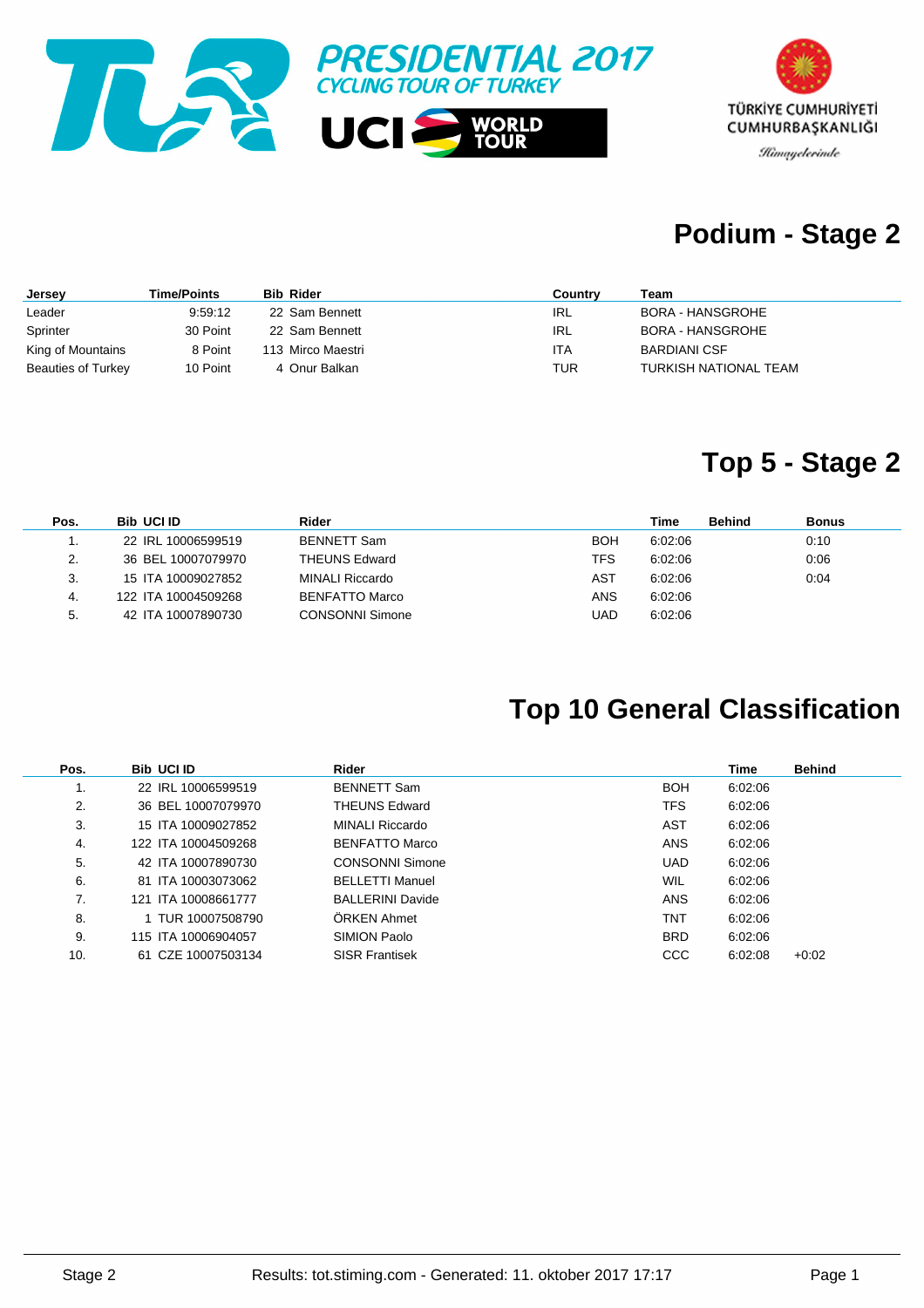

#### **Stage 2 Kumluca - Fethiye (Stage classification)**

| Pos.           | <b>Bib UCI ID</b>   | Rider                     |            | Time    | <b>Behind</b> | <b>Bonus</b> |
|----------------|---------------------|---------------------------|------------|---------|---------------|--------------|
| $\mathbf{1}$ . | 22 IRL 10006599519  | <b>BENNETT Sam</b>        | <b>BOH</b> | 6:02:06 |               | 0:10         |
| 2.             | 36 BEL 10007079970  | <b>THEUNS Edward</b>      | <b>TFS</b> | 6:02:06 |               | 0:06         |
| 3.             | 15 ITA 10009027852  | <b>MINALI Riccardo</b>    | AST        | 6:02:06 |               | 0:04         |
| 4.             | 122 ITA 10004509268 | <b>BENFATTO Marco</b>     | ANS        | 6:02:06 |               |              |
| 5.             | 42 ITA 10007890730  | <b>CONSONNI Simone</b>    | UAD        | 6:02:06 |               |              |
| 6.             | 81 ITA 10003073062  | <b>BELLETTI Manuel</b>    | <b>WIL</b> | 6:02:06 |               |              |
| 7.             | 121 ITA 10008661777 | <b>BALLERINI Davide</b>   | ANS        | 6:02:06 |               |              |
| 8.             | 1 TUR 10007508790   | <b>ORKEN Ahmet</b>        | TNT        | 6:02:06 |               |              |
| 9.             | 115 ITA 10006904057 | SIMION Paolo              | <b>BRD</b> | 6:02:06 |               |              |
| 10.            | 61 CZE 10007503134  | <b>SISR Frantisek</b>     | CCC        | 6:02:08 | $+0:02$       |              |
| 11.            | 94 ESP 10006489987  | SIMON CASULLERAS Jordi    | SOU        | 6:02:08 | $+0:02$       |              |
| 12.            | 16 KAS 10003264941  | <b>TLEUBAYEV Ruslan</b>   | AST        | 6:02:08 | $+0:02$       |              |
| 13.            | 7 TUR 10060263252   | ÖZGÜR Batuhan             | TNT        | 6:02:08 | $+0:02$       |              |
| 14.            | 26 ITA 10005390352  | PELUCCHI Matteo           | BOH        | 6:02:08 | $+0:02$       |              |
| 15.            | 112 ITA 10006467860 | <b>BARBIN Enrico</b>      | <b>BRD</b> | 6:02:08 | $+0:02$       |              |
| 16.            | 77 RUS 10005914758  | <b>BOEV</b> Igor          | GAZ        | 6:02:08 | $+0:02$       |              |
| 17.            | 38 NED 10003322939  | VAN POPPEL Boy            | <b>TFS</b> | 6:02:08 | $+0:02$       |              |
| 18.            | 114 ITA 10010084344 | <b>MARONESE Marco</b>     | <b>BRD</b> | 6:02:08 | $+0:02$       |              |
| 19.            | 106 BEL 10007969643 | <b>STASSEN Julien</b>     | <b>WVA</b> | 6:02:08 | $+0:02$       |              |
| 20.            | 52 POR 10006878900  | <b>REIS Rafael</b>        | <b>CJR</b> | 6:02:08 | $+0:02$       |              |
| 21.            | 11 KAS 10004703672  | <b>ZEITS Andrey</b>       | AST        | 6:02:08 | $+0:02$       |              |
| 22.            | 105 FRA 10049906682 | <b>MASSON Christophe</b>  | <b>WVA</b> | 6:02:08 | $+0:02$       |              |
| 23.            | 13 DEN 10006828174  | <b>HANSEN Jesper</b>      | <b>AST</b> | 6:02:08 | $+0:02$       |              |
| 24.            | 57 ESP 10002526327  | <b>ARROYO David</b>       | <b>CJR</b> | 6:02:08 | $+0:02$       |              |
| 25.            | 23 GER 10007583158  | <b>HERKLOTZ Silvio</b>    | BOH        | 6:02:08 | $+0:02$       |              |
| 26.            | 53 ESP 10006737238  | <b>PRADES Eduard</b>      | <b>CJR</b> | 6:02:08 | $+0:02$       |              |
| 27.            | 68 POL 10007951455  | STOSZ Patryk              | CCC        | 6:02:08 | $+0:02$       |              |
| 28.            | 84 VEN 10008674208  | GODOY Yonder              | <b>WIL</b> | 6:02:08 | $+0.02$       |              |
| 29.            | 47 ITA 10005467952  | <b>ULISSI Diego</b>       | UAD        | 6:02:08 | $+0.02$       | 0:01         |
| 30.            | 111 ITA 10009505475 | <b>ALBANESE Vincenzo</b>  | <b>BRD</b> | 6:02:08 | $+0.02$       |              |
| 31.            | 34 COL 10004641937  | PANTANO GOMEZ Jarlinson   | <b>TFS</b> | 6:02:08 | $+0:02$       |              |
| 32.            | 3 TUR 10009267524   | <b>AKDILEK Ahmet</b>      | TNT        | 6:02:08 | $+0:02$       |              |
| 33.            | 125 ITA 10003200475 | <b>GAVAZZI Francesco</b>  | ANS        | 6:02:08 | $+0:02$       |              |
| 34.            | 54 ESP 10009191540  | <b>MOLINA Antonio</b>     | <b>CJR</b> | 6:02:08 | $+0:02$       |              |
| 35.            | 58 ESP 10006555867  | <b>RUBIO Diego</b>        | <b>CJR</b> | 6:02:08 | $+0:02$       |              |
| 36.            | 118 ITA 10005658114 | <b>ZARDINI Edoardo</b>    | BRD        | 6:02:08 | $+0:02$       |              |
| 37.            | 32 JPN 10002523596  | <b>BEPPU Fumiyuki</b>     | <b>TFS</b> | 6:02:08 | $+0:02$       |              |
| 38.            | 17 KAS 10007219309  | <b>BIZHIGITOV Zhandos</b> | AST        | 6:02:08 | $+0:02$       |              |
| 39.            | 73 RUS 10008661272  | <b>ARSLANOV IIdar</b>     | GAZ        | 6:02:08 | $+0:02$       |              |
| 40.            | 127 ITA 10008912563 | <b>MASNADA Fausto</b>     | <b>ANS</b> | 6:02:08 | $+0:02$       |              |
| 41.            | 46 ITA 10009703620  | RAVASI Edward             | <b>UAD</b> | 6:02:08 | $+0:02$       |              |
| 42.            | 2 TUR 10005828165   | <b>BAKIRCI Nazim</b>      | <b>TNT</b> | 6:02:08 | $+0:02$       |              |
| 43.            | 83 COL 10010984020  | <b>FLOREZ Miguel</b>      | <b>WIL</b> | 6:02:08 | $+0:02$       |              |
| 44.            | 67 POL 10002832077  | <b>TACIAK Mateusz</b>     | ccc        | 6:02:08 | $+0.02$       |              |
| 45.            | 25 AUT 10007631557  | MÜHLBERGER Gregor         | <b>BOH</b> | 6:02:08 | $+0.02$       |              |
| 46.            | 51 ITA 10010991902  | CELANO Danilo             | <b>CJR</b> | 6:02:08 | $+0.02$       |              |
| 47.            | 43 POL 10001426890  | NIEMIEC Przemyslaw        | <b>UAD</b> | 6:02:08 | $+0.02$       |              |
| 48.            | 8 TUR 10007593868   | <b>ATALAY Muhammet</b>    | <b>TNT</b> | 6:02:08 | $+0.02$       |              |
| 49.            | 55 USA 10006919417  | <b>BUTLER Christopher</b> | <b>CJR</b> | 6:02:08 | $+0:02$       |              |
| 50.            | 74 RUS 10002652528  | <b>FIRSANOV Sergey</b>    | GAZ        | 6:02:08 | $+0:02$       |              |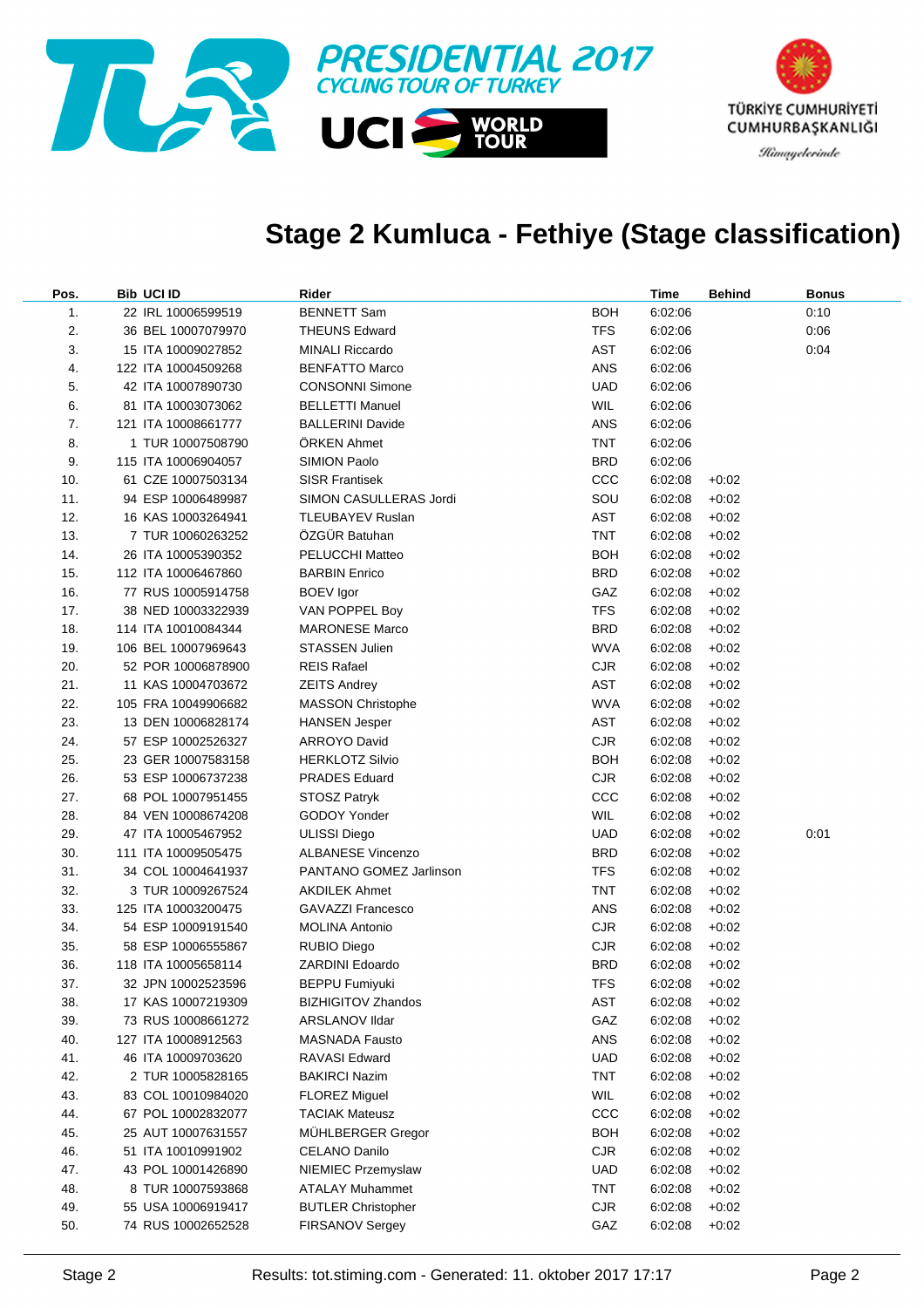





| 51.        | 92 BRA 10005671450  | <b>SANTOS CARDOSO Flavio</b>  | SOU        | 6:02:08 | $+0:02$ |      |
|------------|---------------------|-------------------------------|------------|---------|---------|------|
| 52.        | 113 ITA 10006684896 | <b>MAESTRI Mirco</b>          | <b>BRD</b> | 6:02:08 | $+0.02$ | 0:03 |
| 53.        | 64 POL 10007994194  | <b>PLUCINSKI Leszek</b>       | CCC        | 6:02:08 | $+0.02$ |      |
| 54.        | 45 NOR 10006535356  | <b>LAENGEN Vegard Stake</b>   | UAD        | 6:02:08 | $+0:02$ |      |
| 55.        | 78 RUS 10002314947  | <b>BRUTT Pavel</b>            | GAZ        | 6:02:08 | $+0:02$ |      |
| 56.        | 117 ITA 10007527786 | <b>TONELLI Alessandro</b>     | <b>BRD</b> | 6:02:08 | $+0:02$ |      |
| 57.        | 5 TUR 10009712310   | <b>BALKAN Serkan</b>          | TNT        | 6:02:08 | $+0.02$ |      |
| 58.        | 41 COL 10006916080  | ATAMUPA HURTADO Jhon Darwin   | <b>UAD</b> | 6:02:08 | $+0:02$ |      |
| 59.        | 85 HVI 10006887687  | <b>KOSHEVOY Ilia</b>          | <b>WIL</b> | 6:02:19 | $+0:13$ |      |
| 60.        | 98 BRA 10015763692  | SILVA Lincoln                 | SOU        | 6:02:19 | $+0:13$ |      |
| 61.        | 82 COL 10009226401  | <b>MARTINEZ Daniel Felipe</b> | <b>WIL</b> | 6:02:19 | $+0:13$ |      |
| 62.        | 62 GER 10008032287  | <b>KOCH Jonas</b>             | CCC        | 6:02:19 | $+0:13$ |      |
| 63.        | 128 ITA 10009392412 | <b>VENDRAME Andrea</b>        | ANS        | 6:02:19 | $+0:13$ |      |
| 64.        | 48 ITA 10007585077  | <b>ZURLO Federico</b>         | <b>UAD</b> | 6:02:19 | $+0:13$ |      |
| 65.        | 75 RUS 10002302015  | <b>LAGUTIN Sergey</b>         | GAZ        | 6:02:19 | $+0:13$ |      |
| 66.        | 97 BRA 10003233417  | SILVA Roberto                 | SOU        | 6:02:19 | $+0:13$ |      |
| 67.        | 35 USA 10006570924  | <b>REIJNEN Kiel</b>           | <b>TFS</b> | 6:02:19 | $+0:13$ |      |
| 68.        | 63 POL 10009765254  | <b>BROZYNA Piotr</b>          | CCC        | 6:02:19 | $+0:13$ |      |
| 69.        | 65 POL 10008628637  | <b>MALECKI Kamil</b>          | ccc        | 6:02:19 | $+0:13$ |      |
| 70.        | 66 POL 10007946506  | PALUTA Michal                 | ccc        | 6:02:19 | $+0:13$ |      |
| 71.        | 104 BEL 10009365837 | <b>DERUETTE Thomas</b>        | <b>WVA</b> | 6:02:19 | $+0:13$ |      |
| 72.        | 37 USA 10007897602  | <b>DANIEL Gregory</b>         | <b>TFS</b> | 6:02:19 | $+0:13$ |      |
| 73.        | 103 BEL 10002416900 | <b>HABEAUX Gregory</b>        | <b>WVA</b> | 6:02:19 | $+0:13$ |      |
| 74.        | 21 NZL 10005506651  | <b>ARCHBOLD Shane</b>         | BOH        | 6:02:27 | $+0.21$ |      |
| 75.        | 124 ITA 10008672891 | <b>FRAPPORTI Mattia</b>       | ANS        | 6:02:30 | $+0.24$ |      |
| 76.        | 6 TUR 10008683100   | <b>SAMLI Feritcan</b>         | TNT        | 6:02:30 | $+0.24$ |      |
| 77.        | 102 BEL 10009806074 | <b>DUQUENNOY Jimmy</b>        | <b>WVA</b> | 6:02:31 | $+0.25$ |      |
| 78.        | 33 ITA 10004739442  | <b>COLEDAN Marco</b>          | <b>TFS</b> | 6:02:31 | $+0.25$ |      |
| 79.        | 87 ITA 10008897409  | <b>TURRIN Alex</b>            | <b>WIL</b> | 6:02:44 | $+0.38$ |      |
| 80.        | 18 KAS 10010041100  | STALNOV Nikita                | AST        | 6:02:58 | $+0.52$ |      |
| 81.        | 107 SUI 10007803127 | <b>SPENGLER Lukas</b>         | <b>WVA</b> | 6:03:00 | $+0.54$ |      |
| 82.        | 27 LVA 10002879062  | <b>SARAMOTINS Aleksejs</b>    | <b>BOH</b> | 6:03:00 | $+0.54$ |      |
| 83.        | 93 BRA 10003232912  | NICACIO Pedro Autran          | SOU        | 6:03:56 | $+1:50$ |      |
| 84.        | 96 BRA 10023467415  | <b>RANGHETTI Victor</b>       | SOU        | 6:03:56 | $+1:50$ |      |
| 85.        | 12 KAS 10004828459  | <b>GRUZDEV Dmitriy</b>        | AST        | 6:03:56 | $+1:50$ |      |
| 86.        | 4 TUR 10009197301   | <b>BALKAN Onur</b>            | TNT        | 6:03:56 | $+1:50$ |      |
| 87.        | 44 SVN 10004611726  | <b>KUMP Marko</b>             | UAD        | 6:03:56 | $+1:50$ |      |
| 88.        | 76 RUS 10003270904  | ROVNY Ivan                    | GAZ        | 6:04:00 | $+1:54$ |      |
| 89.        | 123 ITA 10004501891 | <b>FRAPPORTI Marco</b>        | <b>ANS</b> | 6:04:04 | $+1:58$ |      |
| 90.        | 95 BRA 10015145017  | PIRES Raphael                 | SOU        | 6:04:04 | $+1.58$ |      |
| 91.        | 126 ITA 10008198201 | SPREAFICO Matteo              | ANS        | 6:04:04 | $+1:58$ |      |
| 92.        | 116 ITA 10008696032 | <b>STERBINI Simone</b>        | <b>BRD</b> | 6:04:04 | $+1.58$ |      |
| 93.        | 88 ITA 10006003876  | <b>CECCHIN Alberto</b>        | WIL        | 6:04:27 | $+2:21$ |      |
| 94.        | 86 ITA 10006903754  | <b>BERTAZZO Liam</b>          | WIL        | 6:04:27 | $+2:21$ |      |
| 95.        | 28 GER 10006670954  | SCHWARZMANN Michael           | <b>BOH</b> | 6:05:04 | $+2:58$ |      |
| 96.        | 31 ITA 10006114620  | <b>ALAFACI Eugenio</b>        | <b>TFS</b> | 6:06:20 | $+4:14$ |      |
| 97.        | 71 RUS 10002832279  | <b>TRUSOV Nikolay</b>         | GAZ        | 6:06:20 | $+4:14$ |      |
| 98.        | 91 BRA 10006885364  | FERRAZ AFFONSO Murilo         | SOU        | 6:02:19 | $+0:13$ | 0:02 |
| 99.        | 24 CZE 10003272217  | KÖNIG Leopold                 | <b>BOH</b> | 6:08:10 | $+6:04$ |      |
| 100.       | 108 BEL 10008638539 | ROBEET Ludovic                | <b>WVA</b> | 6:08:10 | $+6:04$ |      |
| <b>DNF</b> | 14 RUS 10006658426  | CHERNETSKI Sergei             | AST        |         |         |      |
| DNS        | 72 RUS 10005890712  | PORSEV Alexander              | GAZ        |         |         |      |
|            |                     |                               |            |         |         |      |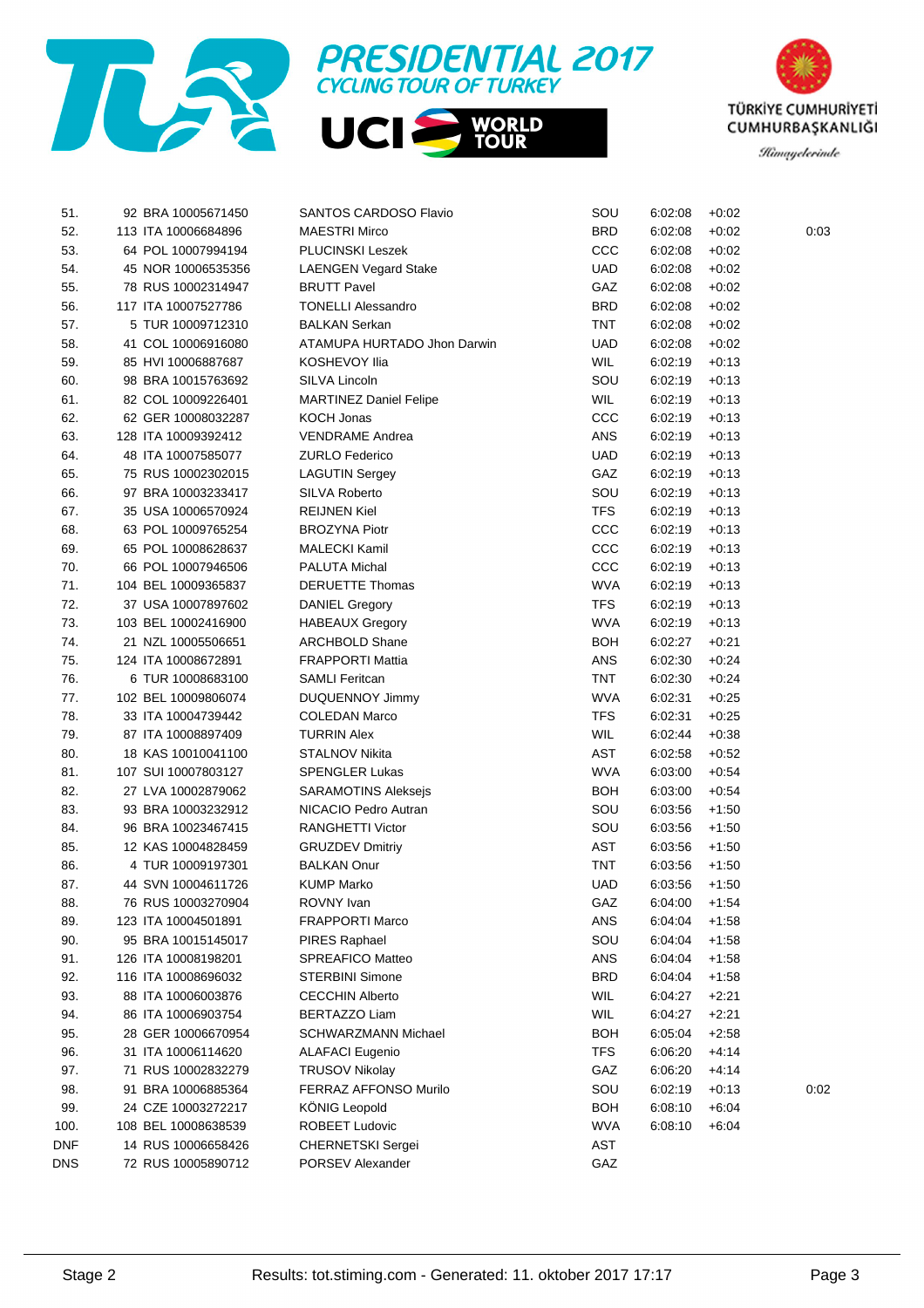



#### **General classification**

| Pos. | <b>Bib UCI ID</b>   | Rider                        |            | <b>Time</b> | <b>Behind</b> |
|------|---------------------|------------------------------|------------|-------------|---------------|
| 1.   | 22 IRL 10006599519  | <b>BENNETT Sam</b>           | <b>BOH</b> | 9:59:12     |               |
| 2.   | 36 BEL 10007079970  | <b>THEUNS Edward</b>         | <b>TFS</b> | 9.59.22     | $+0:10$       |
| 3.   | 122 ITA 10004509268 | <b>BENFATTO Marco</b>        | <b>ANS</b> | 9:59:26     | $+0:14$       |
| 4.   | 15 ITA 10009027852  | <b>MINALI Riccardo</b>       | <b>AST</b> | 9:59:28     | $+0:16$       |
| 5.   | 47 ITA 10005467952  | <b>ULISSI Diego</b>          | <b>UAD</b> | 9:59:31     | $+0:19$       |
| 6.   | 111 ITA 10009505475 | <b>ALBANESE Vincenzo</b>     | <b>BRD</b> | 9:59:31     | $+0.19$       |
| 7.   | 113 ITA 10006684896 | <b>MAESTRI Mirco</b>         | <b>BRD</b> | 9:59:31     | $+0.19$       |
| 8.   | 125 ITA 10003200475 | <b>GAVAZZI Francesco</b>     | ANS        | 9:59:31     | $+0.19$       |
| 9.   | 42 ITA 10007890730  | <b>CONSONNI Simone</b>       | <b>UAD</b> | 9:59:32     | $+0:20$       |
| 10.  | 81 ITA 10003073062  | <b>BELLETTI Manuel</b>       | WIL        | 9.59.32     | $+0:20$       |
| 11.  | 115 ITA 10006904057 | <b>SIMION Paolo</b>          | <b>BRD</b> | 9.59.32     | $+0:20$       |
| 12.  | 121 ITA 10008661777 | <b>BALLERINI Davide</b>      | ANS        | 9.59.32     | $+0:20$       |
| 13.  | 1 TUR 10007508790   | <b>ORKEN Ahmet</b>           | <b>TNT</b> | 9.59.32     | $+0:20$       |
| 14.  | 92 BRA 10005671450  | <b>SANTOS CARDOSO Flavio</b> | SOU        | 9.59.32     | $+0:20$       |
| 15.  | 8 TUR 10007593868   | <b>ATALAY Muhammet</b>       | <b>TNT</b> | 9.59.33     | $+0.21$       |
| 16.  | 26 ITA 10005390352  | <b>PELUCCHI Matteo</b>       | <b>BOH</b> | 9:59:34     | $+0.22$       |
| 17.  | 94 ESP 10006489987  | SIMON CASULLERAS Jordi       | SOU        | 9:59:34     | $+0:22$       |
| 18.  | 112 ITA 10006467860 | <b>BARBIN Enrico</b>         | <b>BRD</b> | 9:59:34     | $+0:22$       |
| 19.  | 38 NED 10003322939  | VAN POPPEL Boy               | <b>TFS</b> | 9:59:34     | $+0:22$       |
| 20.  | 53 ESP 10006737238  | <b>PRADES Eduard</b>         | <b>CJR</b> | 9:59:34     | $+0:22$       |
| 21.  | 16 KAS 10003264941  | <b>TLEUBAYEV Ruslan</b>      | <b>AST</b> | 9:59:34     | $+0:22$       |
| 22.  | 114 ITA 10010084344 | <b>MARONESE Marco</b>        | <b>BRD</b> | 9:59:34     | $+0:22$       |
| 23.  | 61 CZE 10007503134  | <b>SISR Frantisek</b>        | ccc        | 9:59:34     | $+0:22$       |
| 24.  | 11 KAS 10004703672  | <b>ZEITS Andrey</b>          | <b>AST</b> | 9:59:34     | $+0:22$       |
| 25.  | 77 RUS 10005914758  | <b>BOEV</b> Igor             | GAZ        | 9:59:34     | $+0:22$       |
| 26.  | 17 KAS 10007219309  | <b>BIZHIGITOV Zhandos</b>    | AST        | 9:59:34     | $+0:22$       |
| 27.  | 23 GER 10007583158  | <b>HERKLOTZ Silvio</b>       | <b>BOH</b> | 9:59:34     | $+0:22$       |
| 28.  | 25 AUT 10007631557  | MÜHLBERGER Gregor            | <b>BOH</b> | 9:59:34     | $+0:22$       |
| 29.  | 68 POL 10007951455  | STOSZ Patryk                 | ccc        | 9:59:34     | $+0:22$       |
| 30.  | 118 ITA 10005658114 | <b>ZARDINI Edoardo</b>       | <b>BRD</b> | 9:59:34     | $+0:22$       |
| 31.  | 2 TUR 10005828165   | <b>BAKIRCI Nazim</b>         | <b>TNT</b> | 9:59:34     | $+0:22$       |
| 32.  | 46 ITA 10009703620  | <b>RAVASI Edward</b>         | <b>UAD</b> | 9:59:34     | $+0:22$       |
| 33.  | 83 COL 10010984020  | <b>FLOREZ Miguel</b>         | <b>WIL</b> | 9:59:34     | $+0:22$       |
| 34.  | 43 POL 10001426890  | NIEMIEC Przemyslaw           | <b>UAD</b> | 9:59:34     | $+0:22$       |
| 35.  | 34 COL 10004641937  | PANTANO GOMEZ Jarlinson      | <b>TFS</b> | 9:59:34     | $+0:22$       |
| 36.  | 32 JPN 10002523596  | <b>BEPPU Fumiyuki</b>        | <b>TFS</b> | 9:59:34     | $+0:22$       |
| 37.  | 52 POR 10006878900  | <b>REIS Rafael</b>           | CJR        | 9:59:34     | $+0:22$       |
| 38.  | 106 BEL 10007969643 | <b>STASSEN Julien</b>        | <b>WVA</b> | 9:59:34     | $+0:22$       |
| 39.  | 5 TUR 10009712310   | <b>BALKAN Serkan</b>         | <b>TNT</b> | 9:59:34     | $+0:22$       |
| 40.  | 57 ESP 10002526327  | <b>ARROYO David</b>          | <b>CJR</b> | 9:59:34     | $+0:22$       |
| 41.  | 127 ITA 10008912563 | <b>MASNADA Fausto</b>        | <b>ANS</b> | 9:59:34     | $+0:22$       |
| 42.  | 7 TUR 10060263252   | ÖZGÜR Batuhan                | <b>TNT</b> | 9:59:34     | $+0:22$       |
| 43.  | 51 ITA 10010991902  | CELANO Danilo                | <b>CJR</b> | 9:59:34     | $+0:22$       |
| 44.  | 117 ITA 10007527786 | <b>TONELLI Alessandro</b>    | <b>BRD</b> | 9:59:34     | $+0:22$       |
| 45.  | 74 RUS 10002652528  | <b>FIRSANOV Sergey</b>       | GAZ        | 9:59:34     | $+0:22$       |
| 46.  | 84 VEN 10008674208  | GODOY Yonder                 | <b>WIL</b> | 9:59:34     | $+0:22$       |
| 47.  | 55 USA 10006919417  | <b>BUTLER Christopher</b>    | <b>CJR</b> | 9:59:34     | $+0:22$       |
| 48.  | 41 COL 10006916080  | ATAMUPA HURTADO Jhon Darwin  | <b>UAD</b> | 9:59:34     | $+0:22$       |
| 49.  | 54 ESP 10009191540  | <b>MOLINA Antonio</b>        | <b>CJR</b> | 9:59:34     | $+0:22$       |
| 50.  | 13 DEN 10006828174  | <b>HANSEN Jesper</b>         | AST        | 9:59:34     | $+0:22$       |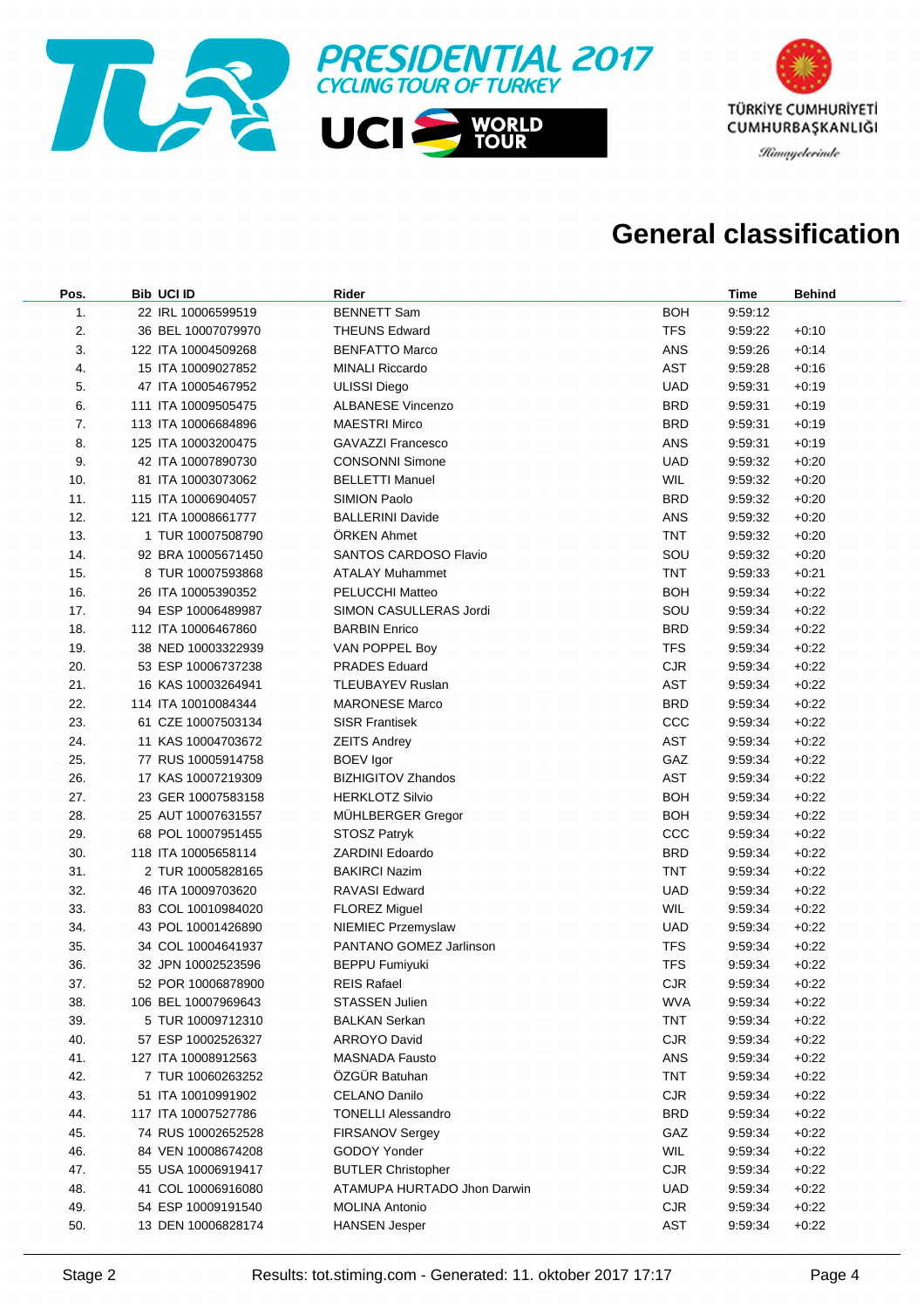





| 51.  |                     | 73 RUS 10008661272 | ARSLANOV Ildar                | GAZ        | 9.59.34  | $+0.22$  |
|------|---------------------|--------------------|-------------------------------|------------|----------|----------|
| 52.  | 105 FRA 10049906682 |                    | <b>MASSON Christophe</b>      | <b>WVA</b> | 9:59:34  | $+0.22$  |
| 53.  |                     | 3 TUR 10009267524  | <b>AKDILEK Ahmet</b>          | <b>TNT</b> | 9:59:34  | $+0.22$  |
| 54.  |                     | 58 ESP 10006555867 | <b>RUBIO Diego</b>            | <b>CJR</b> | 9:59:34  | $+0.22$  |
| 55.  |                     | 67 POL 10002832077 | <b>TACIAK Mateusz</b>         | ccc        | 9:59:34  | $+0.22$  |
| 56.  |                     | 78 RUS 10002314947 | <b>BRUTT Pavel</b>            | GAZ        | 9:59:34  | $+0.22$  |
| 57.  |                     | 64 POL 10007994194 | PLUCINSKI Leszek              | ccc        | 9:59:34  | $+0.22$  |
| 58.  |                     | 45 NOR 10006535356 | <b>LAENGEN Vegard Stake</b>   | <b>UAD</b> | 9:59:34  | $+0.22$  |
| 59.  |                     | 91 BRA 10006885364 | FERRAZ AFFONSO Murilo         | SOU        | 9:59:43  | $+0.31$  |
| 60.  |                     | 48 ITA 10007585077 | <b>ZURLO Federico</b>         | <b>UAD</b> | 9:59:45  | $+0.33$  |
| 61.  |                     | 62 GER 10008032287 | <b>KOCH Jonas</b>             | ccc        | 9:59:45  | $+0.33$  |
| 62.  |                     | 35 USA 10006570924 | <b>REIJNEN Kiel</b>           | <b>TFS</b> | 9:59:45  | $+0.33$  |
| 63.  |                     | 66 POL 10007946506 | PALUTA Michal                 | ccc        | 9:59:45  | $+0.33$  |
| 64.  | 103 BEL 10002416900 |                    | <b>HABEAUX Gregory</b>        | <b>WVA</b> | 9:59:45  | $+0.33$  |
| 65.  |                     | 98 BRA 10015763692 | SILVA Lincoln                 | SOU        | 9:59:45  | $+0.33$  |
| 66.  | 128 ITA 10009392412 |                    | <b>VENDRAME Andrea</b>        | <b>ANS</b> | 9:59:45  | $+0.33$  |
| 67.  |                     | 82 COL 10009226401 | <b>MARTINEZ Daniel Felipe</b> | WIL        | 9:59:45  | $+0.33$  |
| 68.  |                     | 85 HVI 10006887687 | KOSHEVOY Ilia                 | WIL        | 9:59:45  | $+0.33$  |
| 69.  |                     | 75 RUS 10002302015 | <b>LAGUTIN Sergey</b>         | GAZ        | 9:59:45  | $+0.33$  |
| 70.  | 104 BEL 10009365837 |                    | <b>DERUETTE Thomas</b>        | <b>WVA</b> | 9:59:45  | $+0.33$  |
| 71.  |                     | 37 USA 10007897602 | <b>DANIEL Gregory</b>         | <b>TFS</b> | 9:59:45  | $+0.33$  |
| 72.  |                     | 63 POL 10009765254 | <b>BROZYNA Piotr</b>          | ccc        | 9:59:45  | $+0.33$  |
| 73.  |                     | 65 POL 10008628637 | <b>MALECKI Kamil</b>          | ccc        | 9:59:45  | $+0.33$  |
| 74.  |                     | 97 BRA 10003233417 | <b>SILVA Roberto</b>          | SOU        | 9:59:45  | $+0.33$  |
| 75.  |                     | 21 NZL 10005506651 | <b>ARCHBOLD Shane</b>         | <b>BOH</b> | 9:59:53  | $+0.41$  |
| 76.  | 124 ITA 10008672891 |                    | <b>FRAPPORTI Mattia</b>       | ANS        | 9:59:56  | $+0.44$  |
| 77.  |                     | 6 TUR 10008683100  | <b>SAMLI Feritcan</b>         | <b>TNT</b> | 9:59:56  | $+0.44$  |
| 78.  | 33 ITA 10004739442  |                    | <b>COLEDAN Marco</b>          | <b>TFS</b> | 9:59:57  | $+0.45$  |
| 79.  | 102 BEL 10009806074 |                    | DUQUENNOY Jimmy               | <b>WVA</b> | 9:59:57  | $+0.45$  |
| 80.  | 87 ITA 10008897409  |                    | <b>TURRIN Alex</b>            | WIL        | 10:00:09 | $+0.57$  |
| 81.  |                     | 18 KAS 10010041100 | <b>STALNOV Nikita</b>         | <b>AST</b> | 10:00:24 | $+1:12$  |
| 82.  |                     | 27 LVA 10002879062 | <b>SARAMOTINS Aleksejs</b>    | <b>BOH</b> | 10:00:26 | $+1:14$  |
| 83.  | 107 SUI 10007803127 |                    | <b>SPENGLER Lukas</b>         | <b>WVA</b> | 10:00:26 | $+1:14$  |
| 84.  |                     | 4 TUR 10009197301  | <b>BALKAN Onur</b>            | <b>TNT</b> | 10:01:22 | $+2:10$  |
| 85.  |                     | 12 KAS 10004828459 | <b>GRUZDEV Dmitriy</b>        | <b>AST</b> | 10:01:22 | $+2:10$  |
| 86.  |                     | 96 BRA 10023467415 | <b>RANGHETTI Victor</b>       | SOU        | 10:01:22 | $+2:10$  |
| 87.  |                     | 44 SVN 10004611726 | <b>KUMP Marko</b>             | <b>UAD</b> | 10:01:22 | $+2:10$  |
| 88.  |                     | 76 RUS 10003270904 | ROVNY Ivan                    | GAZ        | 10:01:26 | $+2:14$  |
| 89.  | 123 ITA 10004501891 |                    | <b>FRAPPORTI Marco</b>        | <b>ANS</b> | 10:01:30 | $+2:18$  |
| 90.  | 126 ITA 10008198201 |                    | <b>SPREAFICO Matteo</b>       | ANS        | 10:01:30 | $+2:18$  |
| 91.  |                     | 95 BRA 10015145017 | <b>PIRES Raphael</b>          | SOU        | 10:01:30 | $+2:18$  |
| 92.  | 116 ITA 10008696032 |                    | <b>STERBINI Simone</b>        | <b>BRD</b> | 10:01:30 | $+2:18$  |
| 93.  | 88 ITA 10006003876  |                    | <b>CECCHIN Alberto</b>        | WIL        | 10:01:53 | $+2:41$  |
| 94.  |                     | 86 ITA 10006903754 | <b>BERTAZZO Liam</b>          | WIL        | 10:01:53 | $+2:41$  |
| 95.  |                     | 93 BRA 10003232912 | NICACIO Pedro Autran          | SOU        | 10:03:09 | $+3.57$  |
| 96.  |                     | 71 RUS 10002832279 | <b>TRUSOV Nikolay</b>         | GAZ        | 10:03:46 | $+4:34$  |
| 97.  | 108 BEL 10008638539 |                    | <b>ROBEET Ludovic</b>         | <b>WVA</b> | 10:05:36 | $+6:24$  |
| 98.  |                     | 28 GER 10006670954 | SCHWARZMANN Michael           | <b>BOH</b> | 10:06:08 | $+6.56$  |
| 99.  |                     | 31 ITA 10006114620 | <b>ALAFACI Eugenio</b>        | <b>TFS</b> | 10:07:24 | $+8:12$  |
| 100. |                     | 24 CZE 10003272217 | KÖNIG Leopold                 | <b>BOH</b> | 10:11:23 | $+12:11$ |
|      |                     |                    |                               |            |          |          |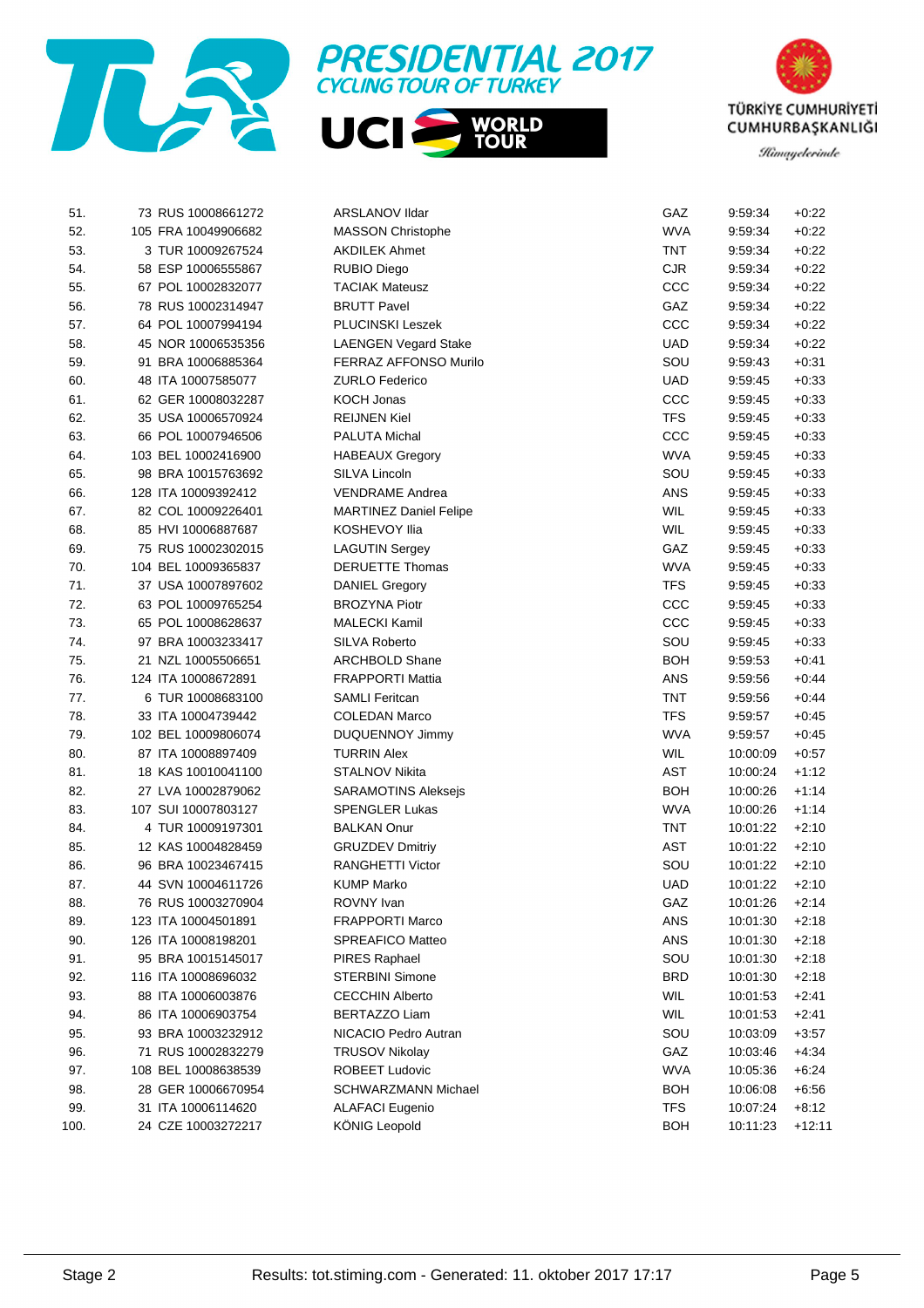



## **Sprint 1**

| Pos.                      | <b>Bib UCI ID</b>     | Rider                 | <b>Points</b> |
|---------------------------|-----------------------|-----------------------|---------------|
|                           | 113 ITA 10006684896   | MAESTRI Mirco         | <b>BRD</b>    |
| $\mathcal{P}$<br><u>.</u> | BRA 10006885364<br>91 | FERRAZ AFFONSO Murilo | SOU           |
| J.                        | 47 ITA 10005467952    | ULISSI Diego          | UAD           |

# **Sprint finish line**

| Pos. | <b>Bib UCI ID</b>   | Rider                   |            | <b>Points</b> |
|------|---------------------|-------------------------|------------|---------------|
| 1.   | 22 IRL 10006599519  | <b>BENNETT Sam</b>      | <b>BOH</b> | 15            |
| 2.   | 36 BEL 10007079970  | <b>THEUNS Edward</b>    | <b>TFS</b> | 14            |
| 3.   | 15 ITA 10009027852  | <b>MINALI Riccardo</b>  | AST        | 13            |
| 4.   | 122 ITA 10004509268 | <b>BENFATTO Marco</b>   | <b>ANS</b> | 12            |
| 5.   | 42 ITA 10007890730  | <b>CONSONNI Simone</b>  | <b>UAD</b> | 11            |
| 6.   | 81 ITA 10003073062  | <b>BELLETTI Manuel</b>  | <b>WIL</b> | 10            |
| 7.   | 121 ITA 10008661777 | <b>BALLERINI Davide</b> | <b>ANS</b> | 9             |
| 8.   | 1 TUR 10007508790   | ÖRKEN Ahmet             | <b>TNT</b> | 8             |
| 9.   | 115 ITA 10006904057 | SIMION Paolo            | <b>BRD</b> | 7             |
| 10.  | 61 CZE 10007503134  | <b>SISR Frantisek</b>   | CCC        | 6             |
| 11.  | 94 ESP 10006489987  | SIMON CASULLERAS Jordi  | SOU        | 5             |
| 12.  | 16 KAS 10003264941  | TLEUBAYEV Ruslan        | <b>AST</b> | 4             |
| 13.  | 7 TUR 10060263252   | ÖZGÜR Batuhan           | TNT        | 3             |
| 14.  | 26 ITA 10005390352  | <b>PELUCCHI Matteo</b>  | <b>BOH</b> | 2             |
| 15.  | 112 ITA 10006467860 | <b>BARBIN Enrico</b>    | <b>BRD</b> |               |

## **Sprinter competition (general classification)**

| Pos. | <b>Bib UCI ID</b>   | <b>Rider</b>             |            | <b>Points</b> |
|------|---------------------|--------------------------|------------|---------------|
| 1.   | 22 IRL 10006599519  | <b>BENNETT Sam</b>       | <b>BOH</b> | 30            |
| 2.   | 36 BEL 10007079970  | <b>THEUNS Edward</b>     | <b>TFS</b> | 27            |
| 3.   | 122 ITA 10004509268 | <b>BENFATTO Marco</b>    | <b>ANS</b> | 26            |
| 4.   | 15 ITA 10009027852  | <b>MINALI Riccardo</b>   | <b>AST</b> | 23            |
| 5.   | 42 ITA 10007890730  | <b>CONSONNI Simone</b>   | <b>UAD</b> | 20            |
| 6.   | 81 ITA 10003073062  | <b>BELLETTI Manuel</b>   | <b>WIL</b> | 16            |
| 7.   | 26 ITA 10005390352  | <b>PELUCCHI Matteo</b>   | <b>BOH</b> | 13            |
| 8.   | 48 ITA 10007585077  | <b>ZURLO Federico</b>    | <b>UAD</b> | 12            |
| 9.   | 115 ITA 10006904057 | SIMION Paolo             | <b>BRD</b> | 11            |
| 10.  | 94 ESP 10006489987  | SIMON CASULLERAS Jordi   | SOU        | 10            |
| 11.  | 121 ITA 10008661777 | <b>BALLERINI Davide</b>  | ANS        | 9             |
| 12.  | 1 TUR 10007508790   | ÖRKEN Ahmet              | <b>TNT</b> | 8             |
| 13.  | 62 GER 10008032287  | <b>KOCH Jonas</b>        | <b>CCC</b> | 8             |
| 14.  | 53 ESP 10006737238  | <b>PRADES Eduard</b>     | <b>CJR</b> | 7             |
| 15.  | 61 CZE 10007503134  | <b>SISR Frantisek</b>    | <b>CCC</b> | 6             |
| 16.  | 111 ITA 10009505475 | <b>ALBANESE Vincenzo</b> | <b>BRD</b> | 5             |
| 17.  | 113 ITA 10006684896 | <b>MAESTRI Mirco</b>     | <b>BRD</b> | 5             |
| 18.  | 125 ITA 10003200475 | <b>GAVAZZI Francesco</b> | <b>ANS</b> | 5             |
| 19.  | 47 ITA 10005467952  | <b>ULISSI Diego</b>      | <b>UAD</b> | 4             |
| 20.  | 112 ITA 10006467860 | <b>BARBIN Enrico</b>     | <b>BRD</b> | 4             |
| 21.  | 16 KAS 10003264941  | <b>TLEUBAYEV Ruslan</b>  | AST        | 4             |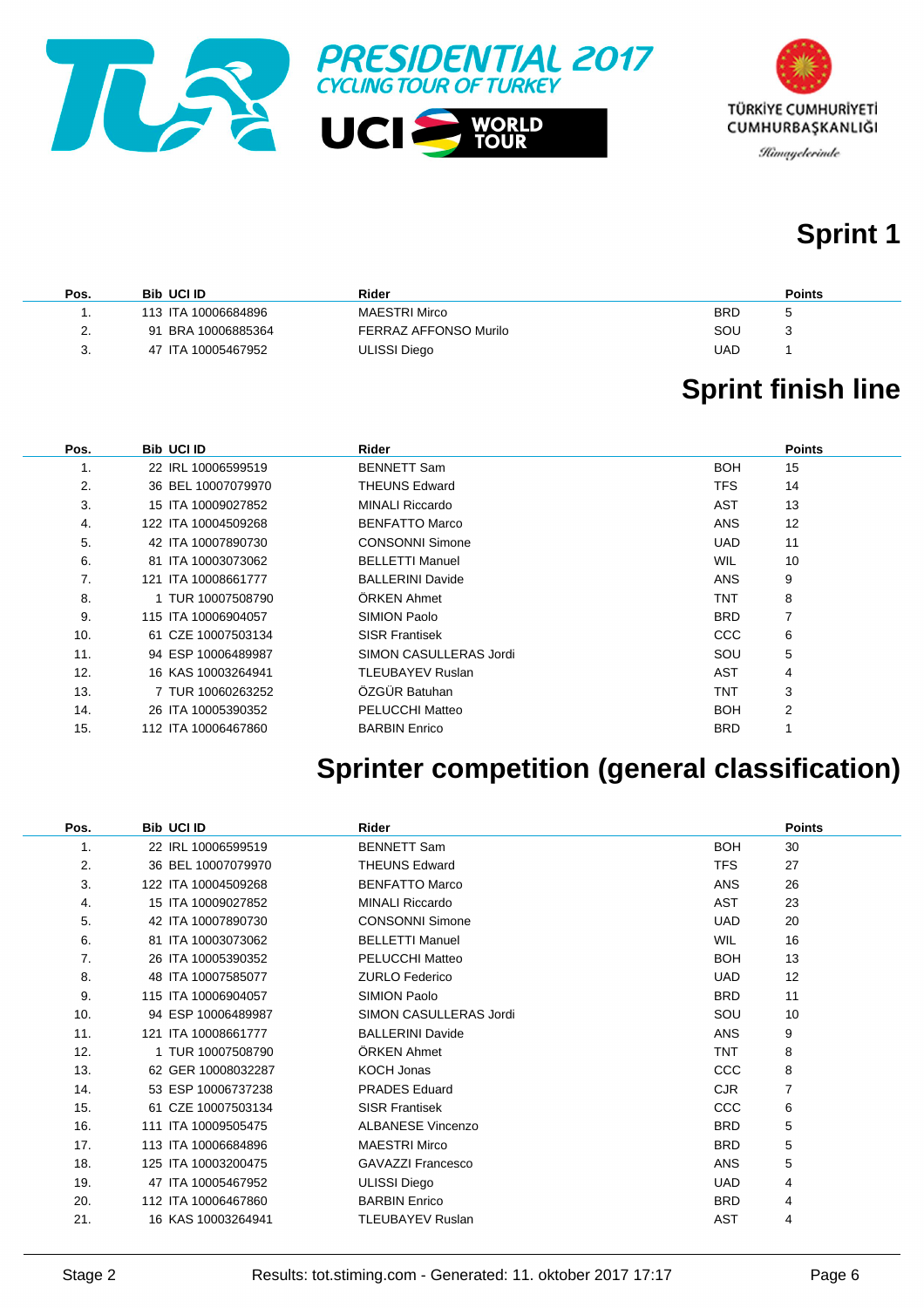





| 22. | 92 BRA 10005671450 | SANTOS CARDOSO Flavio  | SOU        |   |
|-----|--------------------|------------------------|------------|---|
| 23. | 7 TUR 10060263252  | ÖZGÜR Batuhan          | TNT        |   |
| 24. | 91 BRA 10006885364 | FERRAZ AFFONSO Murilo  | SOU        |   |
| 25. | 71 RUS 10002832279 | <b>TRUSOV Nikolay</b>  | GAZ        | 2 |
| 26. | 8 TUR 10007593868  | <b>ATALAY Muhammet</b> | TNT        |   |
| 27. | 38 NED 10003322939 | VAN POPPEL Boy         | <b>TFS</b> |   |
| 28. | 87 ITA 10008897409 | <b>TURRIN Alex</b>     | WIL        |   |
|     |                    |                        |            |   |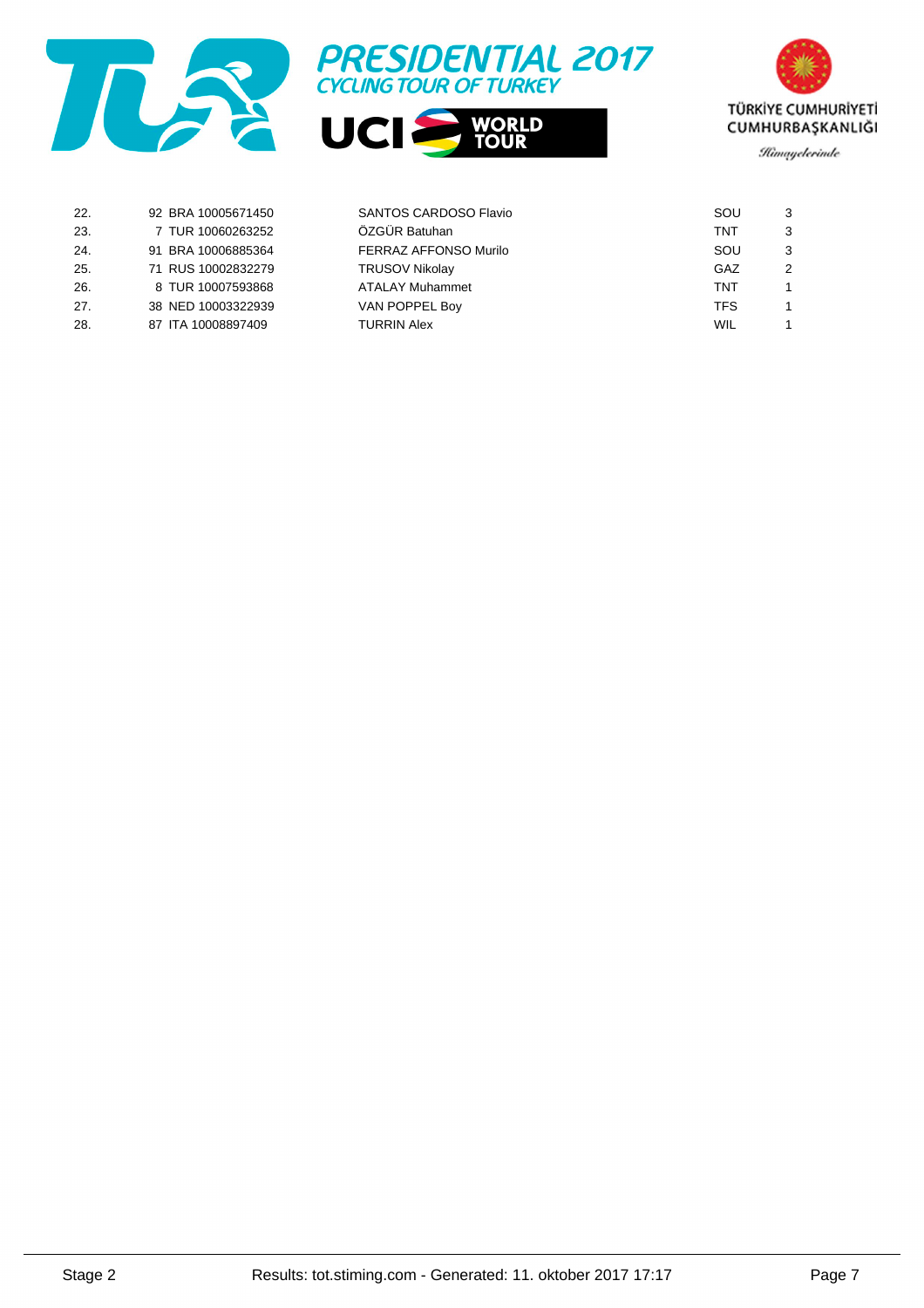

## **King of Mountains sprint 1**

| Pos. | <b>Bib UCI ID</b>   | Rider                 | <b>Points</b> |
|------|---------------------|-----------------------|---------------|
|      | 113 ITA 10006684896 | MAESTRI Mirco         | <b>BRD</b>    |
| 2.   | 4 TUR 10009197301   | <b>BALKAN Onur</b>    | TNT           |
| 3.   | 112 ITA 10006467860 | <b>BARBIN Enrico</b>  | <b>BRD</b>    |
| 4.   | 54 ESP 10009191540  | <b>MOLINA Antonio</b> | <b>CJR</b>    |

### **King of Mountains sprint 2**

| Pos. | <b>Bib UCI ID</b>   | Rider                 | <b>Points</b> |
|------|---------------------|-----------------------|---------------|
|      | 113 ITA 10006684896 | MAESTRI Mirco         | BRD           |
|      | 91 BRA 10006885364  | FERRAZ AFFONSO Murilo | SOU           |
|      | 4 TUR 10009197301   | <b>BALKAN Onur</b>    | TNT           |

## **King of Mountains competition (general classification)**

| Pos. | <b>Bib UCI ID</b>   | Rider                 |            | <b>Points</b> |
|------|---------------------|-----------------------|------------|---------------|
| .,   | 113 ITA 10006684896 | <b>MAESTRI Mirco</b>  | <b>BRD</b> | 8             |
| 2.   | 112 ITA 10006467860 | <b>BARBIN Enrico</b>  | <b>BRD</b> | 4             |
| 3.   | 4 TUR 10009197301   | <b>BALKAN Onur</b>    | TNT        | 4             |
| -4.  | 91 BRA 10006885364  | FERRAZ AFFONSO Murilo | SOU        | 2             |
| 5.   | 54 ESP 10009191540  | <b>MOLINA Antonio</b> | CJR        |               |
| 6.   | 66 POL 10007946506  | <b>PALUTA Michal</b>  | CCC        |               |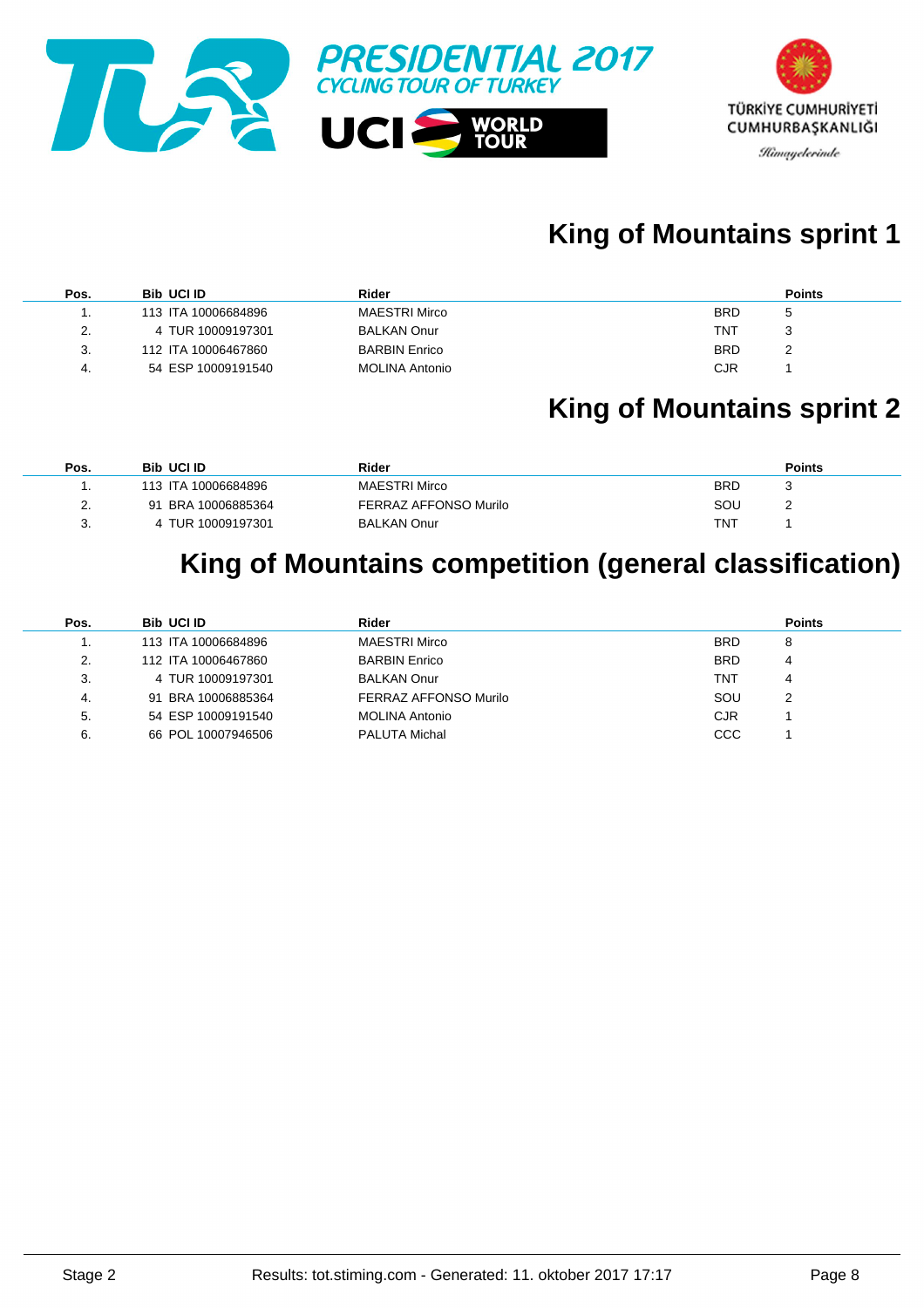

## **Beauties of Turkey**

| Pos.     | <b>Bib UCI ID</b>   | Rider                |            | <b>Points</b> |
|----------|---------------------|----------------------|------------|---------------|
|          | 4 TUR 10009197301   | <b>BALKAN Onur</b>   | TNT        | -14           |
| <u>.</u> | 113 ITA 10006684896 | <b>MAESTRI Mirco</b> | <b>BRD</b> | پ             |

#### **Beauties of Turkey competition (general classification)**

| Pos.     | <b>Bib UCI ID</b>   | Rider                 |            | <b>Points</b> |
|----------|---------------------|-----------------------|------------|---------------|
|          | 4 TUR 10009197301   | <b>BALKAN Onur</b>    | TNT        | 10            |
| <u>.</u> | 113 ITA 10006684896 | <b>MAESTRI Mirco</b>  | <b>BRD</b> |               |
| 3.       | 87 ITA 10008897409  | TURRIN Alex           | WIL        |               |
| 4.       | 92 BRA 10005671450  | SANTOS CARDOSO Flavio | SOU        |               |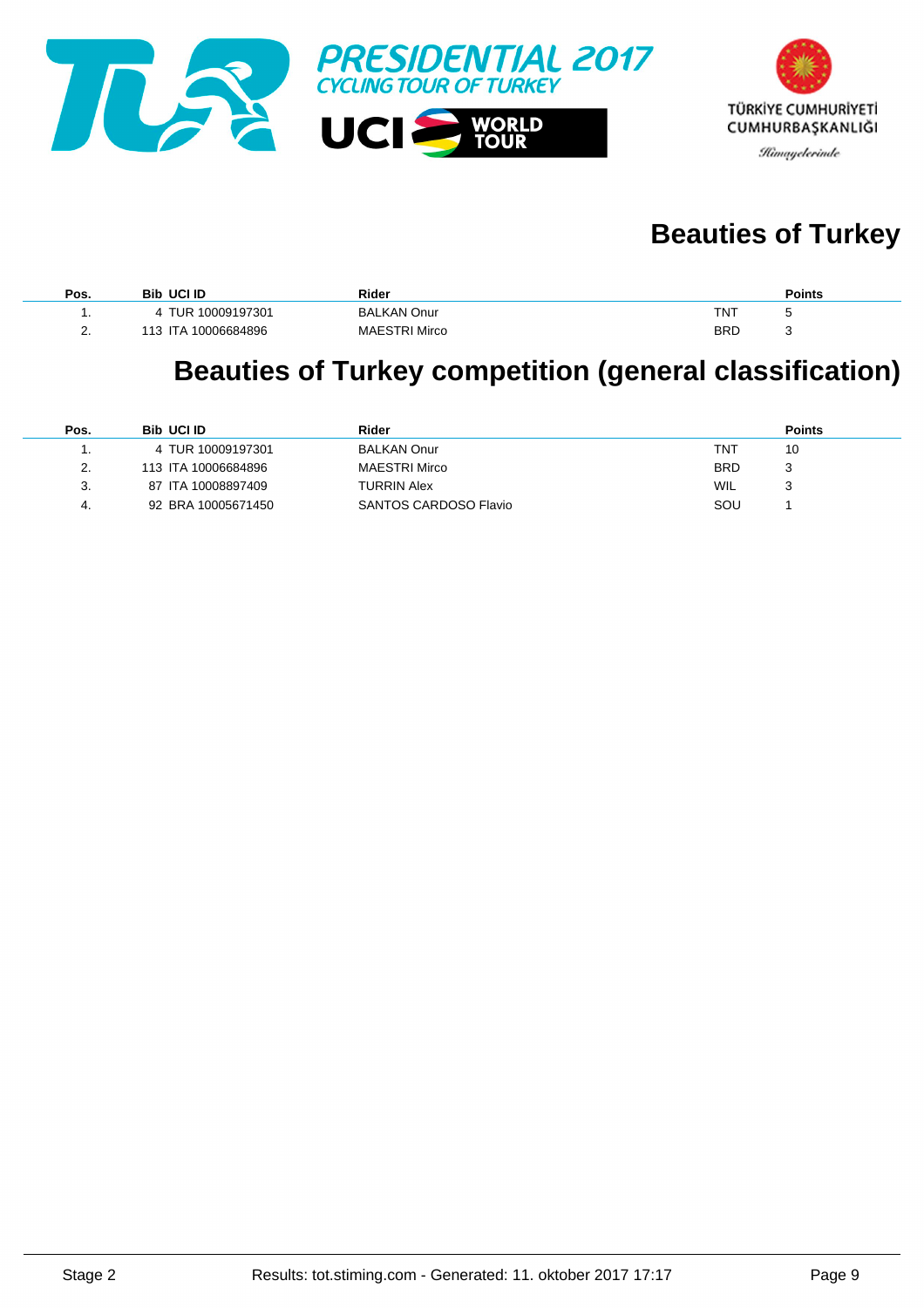

# **Young riders competition (stage classification)**

| Pos. | <b>Bib UCI ID</b>   | Rider                         |            | Time    | <b>Behind</b> | <b>Bonus</b> |
|------|---------------------|-------------------------------|------------|---------|---------------|--------------|
| 1.   | 15 ITA 10009027852  | <b>MINALI Riccardo</b>        | AST        | 6:02:06 |               | 0:04         |
| 2.   | 7 TUR 10060263252   | ÖZGÜR Batuhan                 | TNT        | 6:02:08 | $+0:02$       |              |
| 3.   | 111 ITA 10009505475 | ALBANESE Vincenzo             | <b>BRD</b> | 6:02:08 | $+0:02$       |              |
| 4.   | 83 COL 10010984020  | <b>FLOREZ Miguel</b>          | <b>WIL</b> | 6:02:08 | $+0:02$       |              |
| 5.   | 98 BRA 10015763692  | SILVA Lincoln                 | SOU        | 6:02:19 | $+0:13$       |              |
| 6.   | 82 COL 10009226401  | <b>MARTINEZ Daniel Felipe</b> | <b>WIL</b> | 6:02:19 | $+0.13$       |              |
| 7.   | 63 POL 10009765254  | <b>BROZYNA Piotr</b>          | <b>CCC</b> | 6:02:19 | $+0:13$       |              |
| 8.   | 65 POL 10008628637  | MALECKI Kamil                 | <b>CCC</b> | 6:02:19 | $+0.13$       |              |
| 9.   | 66 POL 10007946506  | <b>PALUTA Michal</b>          | <b>CCC</b> | 6:02:19 | $+0:13$       |              |
| 10.  | 104 BEL 10009365837 | <b>DERUETTE Thomas</b>        | <b>WVA</b> | 6:02:19 | $+0.13$       |              |
| 11.  | 102 BEL 10009806074 | DUQUENNOY Jimmy               | <b>WVA</b> | 6:02:31 | $+0.25$       |              |
| 12.  | 4 TUR 10009197301   | <b>BALKAN Onur</b>            | TNT        | 6:03:56 | $+1:50$       |              |
| 13.  | 95 BRA 10015145017  | <b>PIRES Raphael</b>          | SOU        | 6:04:04 | $+1.58$       |              |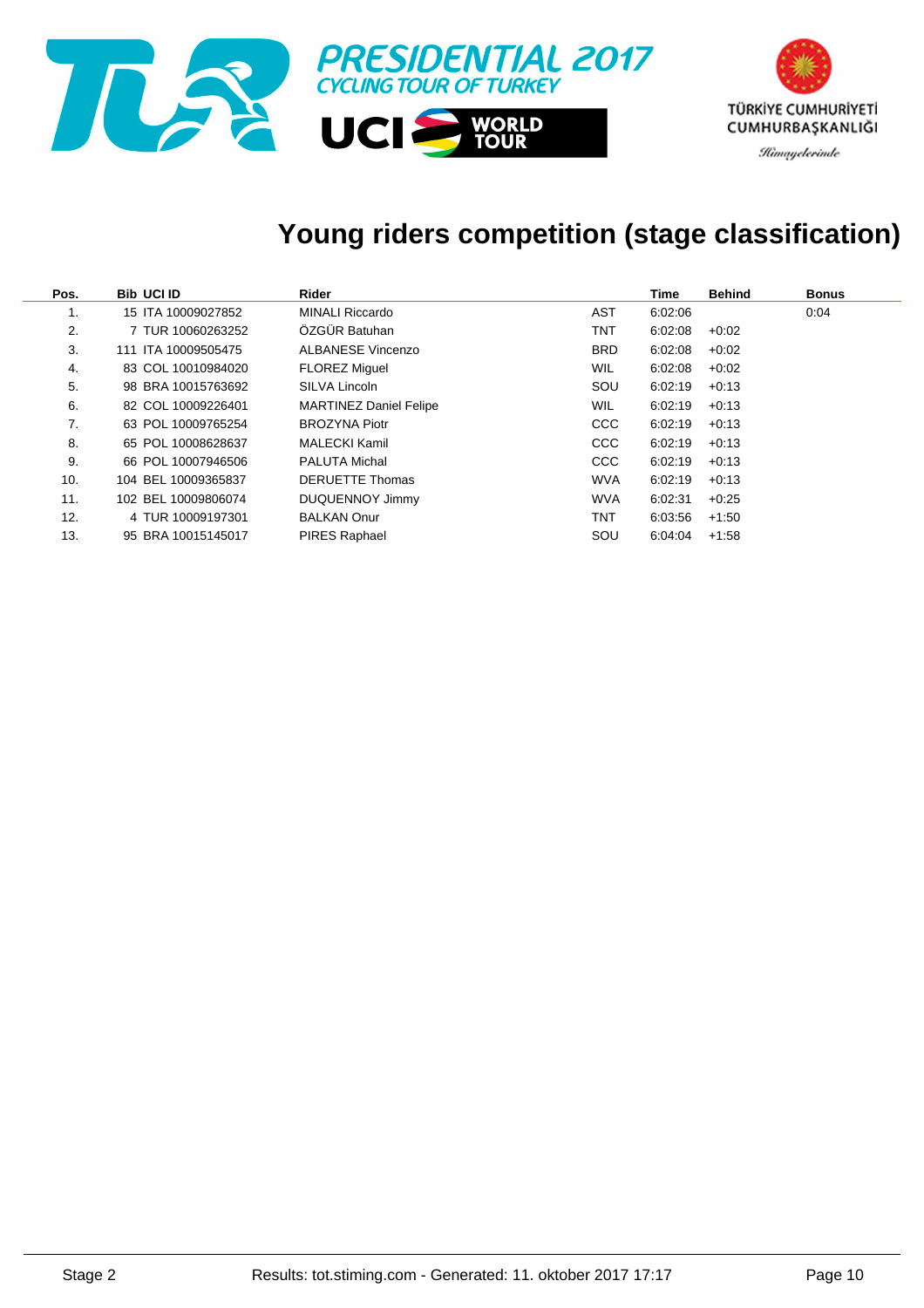

## **Young riders competition (general classification)**

| Pos. | <b>Bib UCI ID</b>   | Rider                         |            | Time     | <b>Behind</b> |
|------|---------------------|-------------------------------|------------|----------|---------------|
|      | 15 ITA 10009027852  | <b>MINALI Riccardo</b>        | AST        | 9:59:28  |               |
| 2.   | 111 ITA 10009505475 | ALBANESE Vincenzo             | <b>BRD</b> | 9:59:31  | $+0.03$       |
| 3.   | 83 COL 10010984020  | <b>FLOREZ Miquel</b>          | WIL        | 9:59:34  | $+0.06$       |
| 4.   | 7 TUR 10060263252   | ÖZGÜR Batuhan                 | <b>TNT</b> | 9:59:34  | $+0.06$       |
| 5.   | 98 BRA 10015763692  | SILVA Lincoln                 | SOU        | 9:59:45  | $+0.17$       |
| 6.   | 66 POL 10007946506  | <b>PALUTA Michal</b>          | <b>CCC</b> | 9:59:45  | $+0.17$       |
| 7.   | 82 COL 10009226401  | <b>MARTINEZ Daniel Felipe</b> | WIL        | 9:59:45  | $+0.17$       |
| 8.   | 104 BEL 10009365837 | <b>DERUETTE Thomas</b>        | <b>WVA</b> | 9:59:45  | $+0.17$       |
| 9.   | 63 POL 10009765254  | <b>BROZYNA Piotr</b>          | <b>CCC</b> | 9:59:45  | $+0.17$       |
| 10.  | 65 POL 10008628637  | <b>MALECKI Kamil</b>          | <b>CCC</b> | 9:59:45  | $+0.17$       |
| 11.  | 102 BEL 10009806074 | DUQUENNOY Jimmy               | <b>WVA</b> | 9:59:57  | $+0.29$       |
| 12.  | 4 TUR 10009197301   | <b>BALKAN Onur</b>            | <b>TNT</b> | 10:01:22 | $+1.54$       |
| 13.  | 95 BRA 10015145017  | <b>PIRES Raphael</b>          | SOU        | 10:01:30 | $+2:02$       |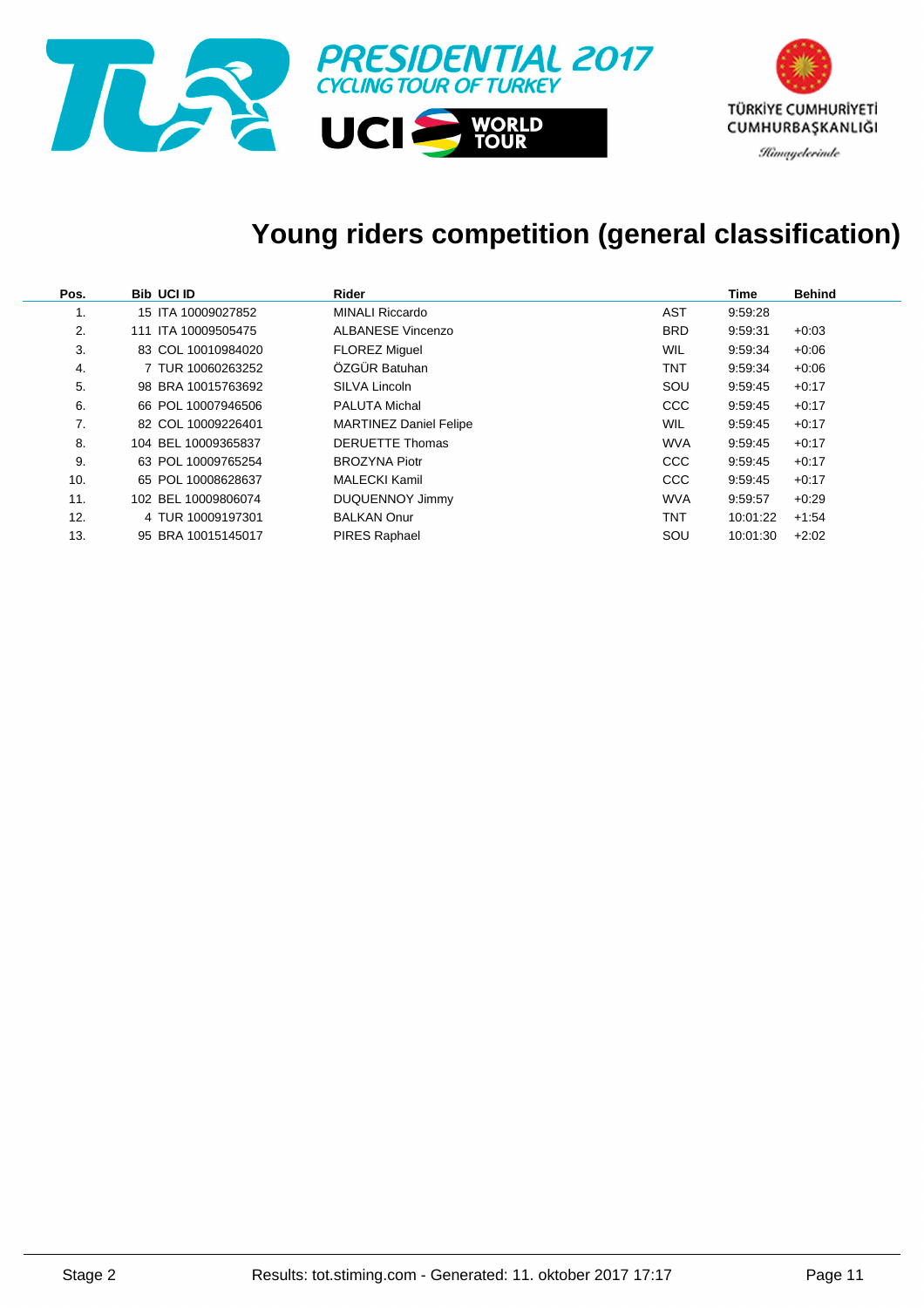

## **Team competition (stage classification)**

| Pos. Team                            |            | Time     | <b>Behind</b> |
|--------------------------------------|------------|----------|---------------|
| 1. ANDRONI - SIDERMEC - BOTTECCHIA   | <b>ANS</b> | 18:06:20 |               |
| 2. ASTANA PRO TEAM                   | AST        | 18:06:22 | $+0.02$       |
| 3. BARDIANI CSF                      | <b>BRD</b> | 18:06:22 | $+0:02$       |
| 4. TREK - SEGAFREDO                  | <b>TFS</b> | 18:06:22 | $+0:02$       |
| 5. BORA - HANSGROHE                  | <b>BOH</b> | 18:06:22 | $+0:02$       |
| 6. WILIER TRIESTINA - SELLE ITALIA   | <b>WIL</b> | 18:06:22 | $+0:02$       |
| 7. TURKISH NATIONAL TEAM             | TNT        | 18:06:22 | $+0:02$       |
| 8. UAF TEAM EMIRATES                 | <b>UAD</b> | 18:06:22 | $+0:02$       |
| 9. CAJA RURAL - SEGUROS RGA          | CJR.       | 18:06:24 | $+0.04$       |
| 10. GAZPROM - RUSVELO                | GAZ        | 18:06:24 | $+0.04$       |
| 11. CCC SPRANDI POLKOWICE            | <b>CCC</b> | 18:06:24 | $+0.04$       |
| 12. WB VERANCLASSIC AQUALITY PROTECT | <b>WVA</b> | 18:06:35 | $+0:15$       |
| 13. SOUL BRASIL PRO CYCLING TEAM     | SOU        | 18:06:35 | $+0.15$       |

## **Team competition (general classification)**

| Pos. Team                            |            | Time     | <b>Behind</b> |
|--------------------------------------|------------|----------|---------------|
| 1. ANDRONI - SIDERMEC - BOTTECCHIA   | <b>ANS</b> | 29:58:38 |               |
| 2. BORA - HANSGROHE                  | <b>BOH</b> | 29:58:40 | $+0:02$       |
| 3. ASTANA PRO TEAM                   | AST        | 29:58:40 | $+0.02$       |
| 4. BARDIANI CSF                      | <b>BRD</b> | 29:58:40 | $+0:02$       |
| 5. TREK - SEGAFREDO                  | <b>TFS</b> | 29:58:40 | $+0:02$       |
| 6. UAE TEAM EMIRATES                 | <b>UAD</b> | 29:58:40 | $+0:02$       |
| 7. WILIER TRIESTINA - SELLE ITALIA   | WIL        | 29:58:40 | $+0.02$       |
| 8. TURKISH NATIONAL TEAM             | TNT        | 29:58:40 | $+0:02$       |
| 9. CAJA RURAL - SEGUROS RGA          | <b>CJR</b> | 29:58:42 | $+0.04$       |
| 10. CCC SPRANDI POLKOWICE            | CCC        | 29:58:42 | $+0.04$       |
| 11. GAZPROM - RUSVELO                | GAZ        | 29:58:42 | $+0.04$       |
| 12. WB VERANCLASSIC AQUALITY PROTECT | <b>WVA</b> | 29.58.53 | $+0:15$       |
| 13. SOUL BRASIL PRO CYCLING TEAM     | SOU        | 29.58.53 | $+0:15$       |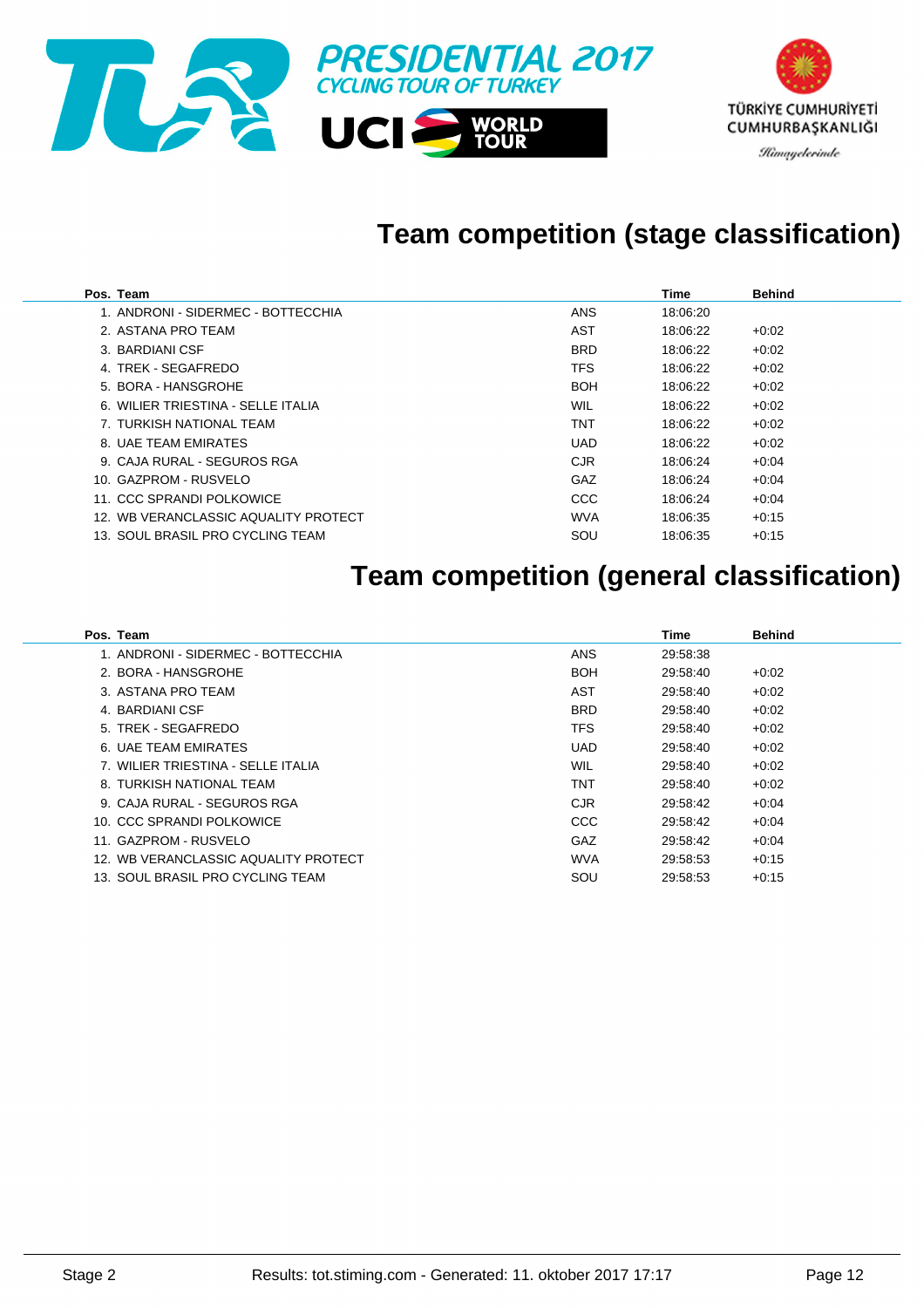

#### **Team cars and jerseys**

| # Team                               |            |
|--------------------------------------|------------|
| 1. BORA - HANSGROHE                  | <b>BOH</b> |
| 2. TREK - SEGAFREDO                  | <b>TFS</b> |
| 3. ANDRONI - SIDERMEC - BOTTECCHIA   | ANS        |
| 4. ASTANA PRO TEAM                   | <b>AST</b> |
| 5. UAE TEAM EMIRATES                 | <b>UAD</b> |
| 6. BARDIANI CSF                      | <b>BRD</b> |
| 7. WILIER TRIESTINA - SELLE ITALIA   | WIL        |
| 8. TURKISH NATIONAL TEAM             | <b>TNT</b> |
| 9. SOUL BRASIL PRO CYCLING TEAM      | SOU        |
| 10. CAJA RURAL - SEGUROS RGA         | <b>CJR</b> |
| 11. CCC SPRANDI POLKOWICE            | CCC        |
| 12. GAZPROM - RUSVELO                | GAZ        |
| 13. WB VERANCLASSIC AQUALITY PROTECT | <b>WVA</b> |
|                                      |            |

Leader: Sam Bennett (bib: 22, BOH, IRL10006599519)

Sprinter: Edward Theuns (bib: 36, TFS, BEL10007079970)

King of Mountains: Mirco Maestri (bib: 113, BRD, ITA10006684896)

Beauties of Turkey: Onur Balkan (bib: 4, TNT, TUR10009197301)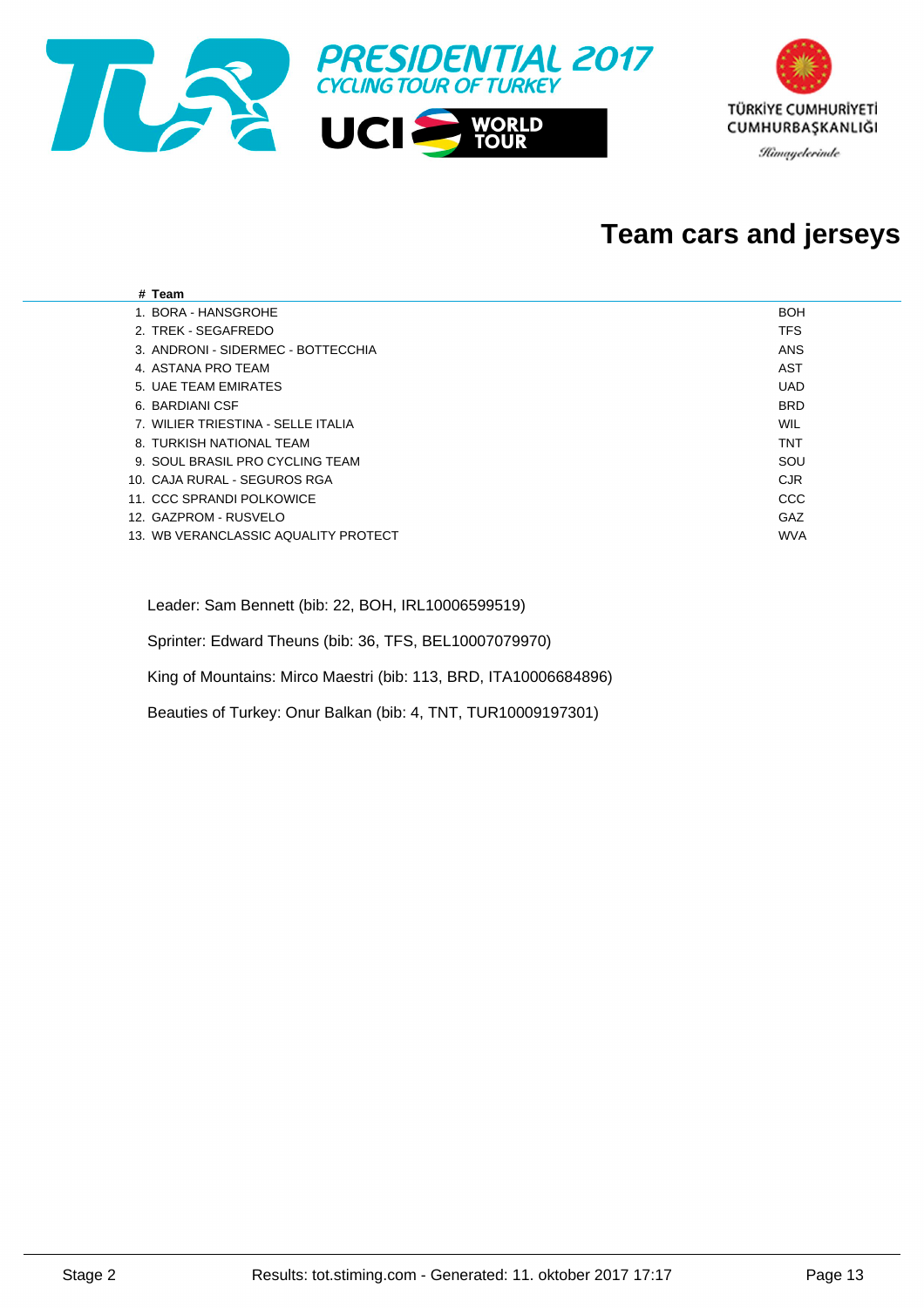



### **Start List**

| <b>TURKISH NATIONAL TEAM</b>   | TNT        | <b>CAJA RURAL - SEGUROS RGA</b>        | <b>CJR</b> | WB VERANCLASSIC AQUALITY PROTECT       | <b>WVA</b> |
|--------------------------------|------------|----------------------------------------|------------|----------------------------------------|------------|
| 1 ÖRKEN Ahmet                  | 0:20       | 51 CELANO Danilo                       | 0:22       | <b>DNS JULES Justin</b>                |            |
| 2 BAKIRCI Nazim                | 0:22       | 52 REIS Rafael                         | 0:22       | 102 DUQUENNOY Jimmy*                   | 0:45       |
| 3 AKDILEK Ahmet                | 0:22       | 53 PRADES Eduard                       | 0:22       | 103 HABEAUX Gregory                    | 0:33       |
| 4 BALKAN Onur*                 | 2:10       | 54 MOLINA Antonio                      | 0:22       | 104 DERUETTE Thomas*                   | 0:33       |
| 5 BALKAN Serkan                | 0:22       | 55 BUTLER Christopher                  | 0:22       | 105 MASSON Christophe                  | 0:22       |
| 6 SAMLI Feritcan               | 0:44       | DNS SAEZ Hector                        |            | 106 STASSEN Julien                     | 0:22       |
| 7 ÖZGÜR Batuhan*               | 0:22       | 57 ARROYO David                        | 0:22       | 107 SPENGLER Lukas                     | 1:14       |
| 8 ATALAY Muhammet              | 0:21       | 58 RUBIO Diego                         | 0:22       | 108 ROBEET Ludovic                     | 6:24       |
|                                |            |                                        |            |                                        |            |
| <b>ASTANA PRO TEAM</b>         | AST        | <b>CCC SPRANDI POLKOWICE</b>           | CCC        | <b>BARDIANI CSF</b>                    | <b>BRD</b> |
| 11 ZEITS Andrey                | 0:22       | 61 SISR Frantisek                      | 0:22       | 111 ALBANESE Vincenzo*                 | 0:19       |
| 12 GRUZDEV Dmitriy             | 2:10       | 62 KOCH Jonas                          | 0:33       | 112 BARBIN Enrico                      | 0:22       |
| 13 HANSEN Jesper               | 0:22       | 63 BROZYNA Piotr*                      | 0:33       | 113 MAESTRI Mirco                      | 0:19       |
| <b>DNS CHERNETSKI Sergei</b>   |            | 64 PLUCINSKI Leszek                    | 0:22       | 114 MARONESE Marco                     | 0:22       |
| 15 MINALI Riccardo*            | 0:16       | 65 MALECKI Kamil*                      | 0:33       | 115 SIMION Paolo                       | 0:20       |
| 16 TLEUBAYEV Ruslan            | 0:22       | 66 PALUTA Michal*                      | 0:33       | 116 STERBINI Simone                    | 2:18       |
| 17 BIZHIGITOV Zhandos          | 0:22       | 67 TACIAK Mateusz                      | 0:22       | 117 TONELLI Alessandro                 | 0:22       |
| 18 STALNOV Nikita              | 1:12       | 68 STOSZ Patryk                        | 0:22       | 118 ZARDINI Edoardo                    | 0:22       |
| <b>BORA - HANSGROHE</b>        | <b>BOH</b> | <b>GAZPROM - RUSVELO</b>               | GAZ        | <b>ANDRONI - SIDERMEC - BOTTECCHIA</b> | <b>ANS</b> |
| 21 ARCHBOLD Shane              | 0:41       | 71 TRUSOV Nikolay                      | 4:34       | 121 BALLERINI Davide                   | 0:20       |
| 22 BENNETT Sam (#1)            | LEADE      | DNS PORSEV Alexander                   |            | 122 BENFATTO Marco*                    | 0:14       |
|                                | R          | 73 ARSLANOV Ildar                      | 0:22       | 123 FRAPPORTI Marco                    | 2:18       |
| 23 HERKLOTZ Silvio             | 0:22       | 74 FIRSANOV Sergey                     | 0:22       | 124 FRAPPORTI Mattia                   | 0:44       |
| 24 KÖNIG Leopold               | 12:11      | 75 LAGUTIN Sergey                      | 0:33       | 125 GAVAZZI Francesco                  | 0:19       |
| 25 MÜHLBERGER Gregor           | 0:22       | 76 ROVNY Ivan                          | 2:14       | 126 SPREAFICO Matteo                   | 2:18       |
| 26 PELUCCHI Matteo             | 0:22       | 77 BOEV Igor                           | 0:22       | 127 MASNADA Fausto                     | 0:22       |
| 27 SARAMOTINS Aleksejs         | 1:14       | 78 BRUTT Pavel                         | 0:22       | 128 VENDRAME Andrea                    | 0:33       |
| 28 SCHWARZMANN Michael         | 6:56       |                                        |            |                                        |            |
|                                |            | <b>WILIER TRIESTINA - SELLE ITALIA</b> | WIL        |                                        |            |
| <b>TREK - SEGAFREDO</b>        | <b>TFS</b> | 81 BELLETTI Manuel                     | 0:20       |                                        |            |
| 31 ALAFACI Eugenio             | 8:12       | 82 MARTINEZ Daniel Felipe*             | 0:33       |                                        |            |
| 32 BEPPU Fumiyuki              | 0:22       | 83 FLOREZ Miguel*                      | 0:22       |                                        |            |
| 33 COLEDAN Marco               | 0:45       | 84 GODOY Yonder                        | 0:22       |                                        |            |
| 34 PANTANO GOMEZ Jarlinson     | 0:22       | 85 KOSHEVOY Ilia                       | 0:33       |                                        |            |
| 35 REIJNEN Kiel                | 0:33       | 86 BERTAZZO Liam                       | 2:41       |                                        |            |
| 36 THEUNS Edward               | 0:10       | 87 TURRIN Alex                         | 0:57       |                                        |            |
| 37 DANIEL Gregory              | 0:33       | 88 CECCHIN Alberto                     | 2:41       |                                        |            |
| 38 VAN POPPEL Boy              | 0:22       |                                        |            |                                        |            |
| <b>UAE TEAM EMIRATES</b>       | UAD        | SOUL BRASIL PRO CYCLING TEAM           | SOU        |                                        |            |
| 41 ATAMUPA HURTADO Jhon Darwin | 0:22       | 91 FERRAZ AFFONSO Murilo               | 0:31       |                                        |            |
| 42 CONSONNI Simone             | 0:20       | 92 SANTOS CARDOSO Flavio               | 0:20       |                                        |            |
| 43 NIEMIEC Przemyslaw          | 0:22       | 93 NICACIO Pedro Autran                | 3:57       |                                        |            |
| 44 KUMP Marko                  | 2:10       | 94 SIMON CASULLERAS Jordi              | 0:22       |                                        |            |
| 45 LAENGEN Vegard Stake        | 0:22       | 95 PIRES Raphael*                      | 2:18       |                                        |            |
| 46 RAVASI Edward               | 0:22       | 96 RANGHETTI Victor                    | 2:10       |                                        |            |
| 47 ULISSI Diego                | 0:19       | 97 SILVA Roberto                       | 0:33       |                                        |            |
| 48 ZURLO Federico              | 0:33       | 98 SILVA Lincoln*                      | 0:33       |                                        |            |
|                                |            |                                        |            |                                        |            |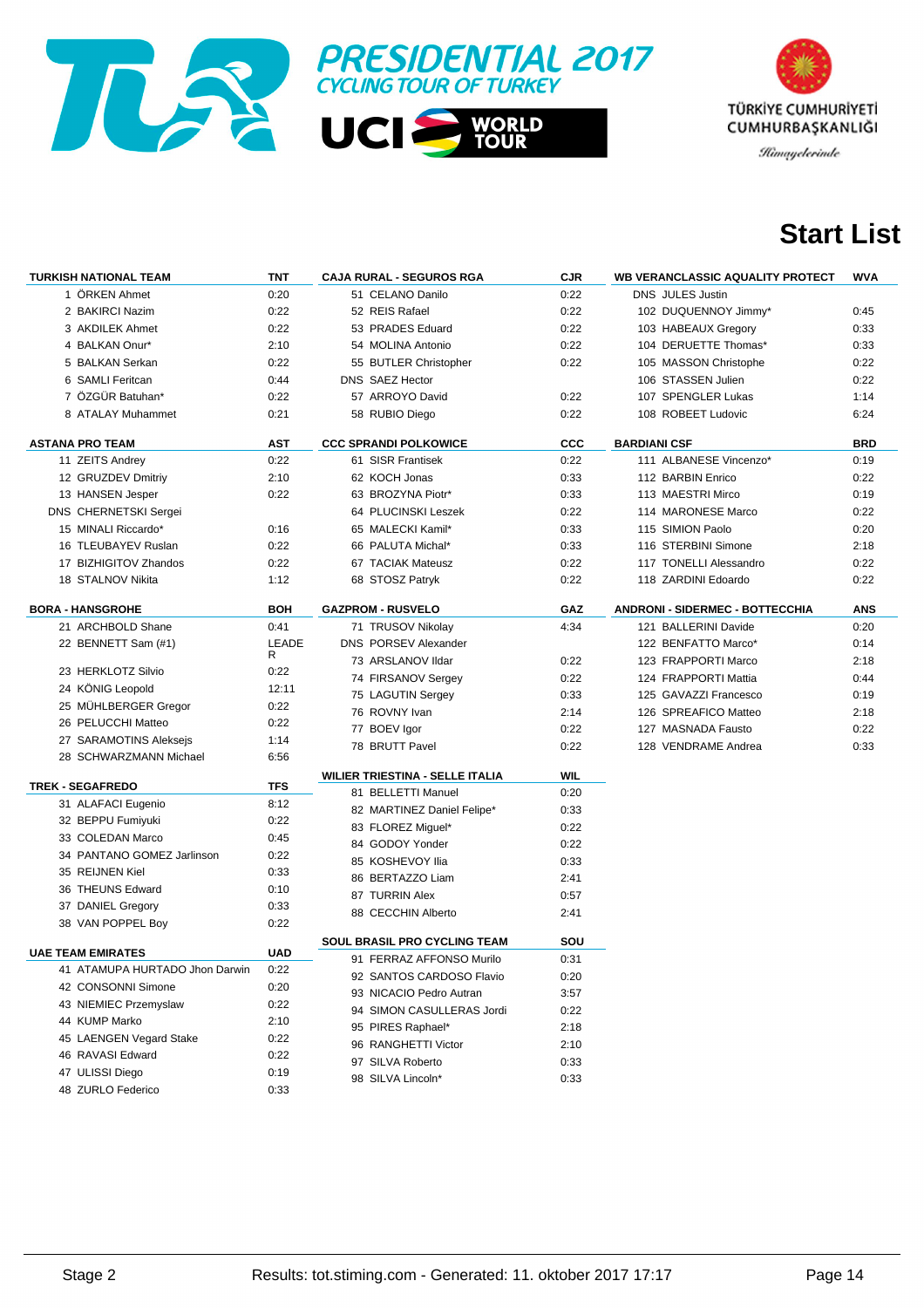



## **Start List (detailed)**

| <b>TURKISH NATIONAL TEAM</b>        |             | <b>TNT</b>   | <b>CAJA RURAL - SEGUROS RGA</b>        |                            | <b>CJR</b> | <b>WB VERANCLASSIC AQUALITY PROTECT</b> |             | WVA        |
|-------------------------------------|-------------|--------------|----------------------------------------|----------------------------|------------|-----------------------------------------|-------------|------------|
| 1 ÖRKEN Ahmet                       | 10007508790 | 0:20         | 51 CELANO Danilo                       | 10010991902                | 0:22       | <b>DNS JULES Justin</b>                 | 10049906480 |            |
| 2 BAKIRCI Nazim                     | 10005828165 | 0:22         | 52 REIS Rafael                         | 10006878900                | 0:22       | 102 DUQUENNOY Jimmy*                    | 10009806074 | 0:45       |
| 3 AKDILEK Ahmet                     | 10009267524 | 0:22         | 53 PRADES Eduard                       | 10006737238                | 0:22       | 103 HABEAUX Gregory                     | 10002416900 | 0:33       |
| 4 BALKAN Onur*                      | 10009197301 | 2:10         | 54 MOLINA Antonio                      | 10009191540                | 0:22       | 104 DERUETTE Thomas*                    | 10009365837 | 0:33       |
| 5 BALKAN Serkan                     | 10009712310 | 0:22         | 55 BUTLER Christopher                  | 10006919417                | 0:22       | 105 MASSON Christophe                   | 10049906682 | 0:22       |
| 6 SAMLI Feritcan                    | 10008683100 | 0:44         | <b>DNS SAEZ Hector</b>                 | 10008682793                |            | 106 STASSEN Julien                      | 10007969643 | 0:22       |
| 7 ÖZGÜR Batuhan*                    | 10060263252 | 0:22         | 57 ARROYO David                        | 10002526327                | 0:22       | 107 SPENGLER Lukas                      | 10007803127 | 1:14       |
| 8 ATALAY Muhammet                   | 10007593868 | 0:21         | 58 RUBIO Diego                         | 10006555867                | 0:22       | 108 ROBEET Ludovic                      | 10008638539 | 6:24       |
| MAN Filip Branko                    | 10001314938 |              | MAN Eugenio Goikoetxea                 | 10042177196                |            | MAN Frédéric Amorison                   | 10001544102 |            |
|                                     |             |              | Urreaga                                |                            |            |                                         |             |            |
| <b>ASTANA PRO TEAM</b>              |             | AST          | <b>CCC SPRANDI POLKOWICE</b>           |                            | CCC        | <b>BARDIANI CSF</b>                     |             | <b>BRD</b> |
| 11 ZEITS Andrey                     | 10004703672 | 0:22         | 61 SISR Frantisek                      | 10007503134                | 0:22       | 111 ALBANESE Vincenzo*                  | 10009505475 | 0:19       |
| 12 GRUZDEV Dmitriy                  | 10004828459 | 2:10         | 62 KOCH Jonas                          | 10008032287                | 0:33       | 112 BARBIN Enrico                       | 10006467860 | 0:22       |
| 13 HANSEN Jesper                    | 10006828174 | 0:22         | 63 BROZYNA Piotr*                      | 10009765254                | 0:33       | 113 MAESTRI Mirco                       | 10006684896 | 0:19       |
| <b>DNS CHERNETSKI Sergei</b>        | 10006658426 |              | 64 PLUCINSKI Leszek                    |                            |            | 114 MARONESE Marco                      | 10010084344 | 0:22       |
| 15 MINALI Riccardo*                 | 10009027852 | 0:16         | 65 MALECKI Kamil*                      | 10007994194                | 0:22       | 115 SIMION Paolo                        | 10006904057 | 0:20       |
| 16 TLEUBAYEV Ruslan                 | 10003264941 | 0:22         | 66 PALUTA Michal*                      | 10008628637                | 0:33       | 116 STERBINI Simone                     | 10008696032 | 2:18       |
| 17 BIZHIGITOV Zhandos               | 10007219309 | 0:22         |                                        | 10007946506                | 0:33       | 117 TONELLI Alessandro                  | 10007527786 | 0:22       |
| 18 STALNOV Nikita                   | 10010041100 | 1:12         | 67 TACIAK Mateusz                      | 10002832077                | 0:22       | 118 ZARDINI Edoardo                     | 10005658114 | 0:22       |
| MAN Dmitri Sedoun                   | 10001137318 |              | 68 STOSZ Patryk<br>MAN Piotr Wadecki   | 10007951455                | 0:22       | <b>MAN</b> Roberto Reverseri            | 10002233004 |            |
| <b>BORA - HANSGROHE</b>             |             | <b>BOH</b>   |                                        | 10001221877                |            | <b>ANDRONI - SIDERMEC - BOTTECCHIA</b>  |             |            |
| 21 ARCHBOLD Shane                   | 10005506651 | 0:41         | <b>GAZPROM - RUSVELO</b>               |                            | GAZ        | 121 BALLERINI Davide                    | 10008661777 | ANS        |
|                                     |             | LEA          | 71 TRUSOV Nikolay                      | 10002832279                | 4:34       |                                         |             | 0:20       |
| 22 BENNETT Sam (#1)                 | 10006599519 | <b>DER</b>   | <b>DNS PORSEV Alexander</b>            | 10005890712                |            | 122 BENFATTO Marco*                     | 10004509268 | 0:14       |
| 23 HERKLOTZ Silvio                  | 10007583158 | 0:22         | 73 ARSLANOV Ildar                      | 10008661272                | 0:22       | 123 FRAPPORTI Marco                     | 10004501891 | 2:18       |
| 24 KÖNIG Leopold                    | 10003272217 | 12:1         | 74 FIRSANOV Sergey                     | 10002652528                | 0:22       | 124 FRAPPORTI Mattia                    | 10008672891 | 0:44       |
|                                     |             | $\mathbf{1}$ | 75 LAGUTIN Sergey                      | 10002302015                | 0:33       | 125 GAVAZZI Francesco                   | 10003200475 | 0:19       |
| 25 MUHLBERGER Gregor                | 10007631557 | 0:22         | 76 ROVNY Ivan                          | 10003270904                | 2:14       | 126 SPREAFICO Matteo                    | 10008198201 | 2:18       |
| 26 PELUCCHI Matteo                  | 10005390352 | 0:22         | 77 BOEV Igor                           | 10005914758                | 0:22       | 127 MASNADA Fausto                      | 10008912563 | 0:22       |
| 27 SARAMOTINS Aleksejs              | 10002879062 | 1:14         | 78 BRUTT Pavel                         | 10002314947                | 0:22       | 128 VENDRAME Andrea                     | 10009392412 | 0:33       |
| 28 SCHWARZMANN<br>Michael           | 10006670954 | 6:56         | MAN Aleksei Markov                     | 10001347472                |            | <b>MAN</b> Alessandro Spezialetti       | 10051422108 |            |
| <b>MAN</b> Enrico Poitschke         | 10001631206 |              |                                        |                            |            |                                         |             |            |
|                                     |             |              | <b>WILIER TRIESTINA - SELLE ITALIA</b> |                            | <b>WIL</b> |                                         |             |            |
| <b>TREK - SEGAFREDO</b>             |             | <b>TFS</b>   | 81 BELLETTI Manuel                     | 10003073062                | 0:20       |                                         |             |            |
| 31 ALAFACI Eugenio                  | 10006114620 | 8:12         | 82 MARTINEZ Daniel<br>Felipe*          | 10009226401                | 0:33       |                                         |             |            |
| 32 BEPPU Fumiyuki                   | 10002523596 | 0:22         | 83 FLOREZ Miguel*                      | 10010984020                | 0:22       |                                         |             |            |
| 33 COLEDAN Marco                    | 10004739442 | 0:45         | 84 GODOY Yonder                        |                            | 0:22       |                                         |             |            |
| 34 PANTANO GOMEZ                    | 10004641937 | 0:22         | 85 KOSHEVOY Ilia                       | 10008674208<br>10006887687 | 0:33       |                                         |             |            |
| Jarlinson                           |             |              | 86 BERTAZZO Liam                       | 10006903754                | 2:41       |                                         |             |            |
| 35 REIJNEN Kiel                     | 10006570924 | 0:33         |                                        |                            |            |                                         |             |            |
| 36 THEUNS Edward                    | 10007079970 | 0:10         | 87 TURRIN Alex<br>88 CECCHIN Alberto   | 10008897409                | 0:57       |                                         |             |            |
| 37 DANIEL Gregory                   | 10007897602 | 0:33         |                                        | 10006003876                | 2:41       |                                         |             |            |
| 38 VAN POPPEL Boy                   | 10003322939 | 0:22         | <b>MAN</b> Luca Scinto                 | 10001012824                |            |                                         |             |            |
| MAN Dirk Demol                      | 10000861462 |              | <b>SOUL BRASIL PRO CYCLING TEAM</b>    |                            | SOU        |                                         |             |            |
| <b>UAE TEAM EMIRATES</b>            |             | UAD          | 91 FERRAZ AFFONSO                      | 10006885364                | 0:31       |                                         |             |            |
| 41 ATAMUPA HURTADO                  | 10006916080 | 0:22         | Murilo                                 |                            |            |                                         |             |            |
| Jhon Darwin                         |             |              | 92 SANTOS CARDOSO<br>Flavio            | 10005671450                | 0:20       |                                         |             |            |
| 42 CONSONNI Simone                  | 10007890730 | 0:20         | 93 NICACIO Pedro Autran                | 10003232912                | 3:57       |                                         |             |            |
| 43 NIEMIEC Przemyslaw               | 10001426890 | 0:22         | 94 SIMON CASULLERAS                    | 10006489987                | 0:22       |                                         |             |            |
| 44 KUMP Marko                       | 10004611726 | 2:10         | Jordi                                  |                            |            |                                         |             |            |
| 45 LAENGEN Vegard Stake 10006535356 |             | 0:22         | 95 PIRES Raphael*                      | 10015145017                | 2:18       |                                         |             |            |
| 46 RAVASI Edward                    | 10009703620 | 0:22         | 96 RANGHETTI Victor                    | 10023467415                | 2:10       |                                         |             |            |
| 47 ULISSI Diego                     | 10005467952 | 0:19         | 97 SILVA Roberto                       | 10003233417                | 0:33       |                                         |             |            |
| 48 ZURLO Federico                   | 10007585077 | 0:33         | 98 SILVA Lincoln*                      | 10015763692                | 0:33       |                                         |             |            |
| MAN Bruno Vicino                    | 10035836531 |              | MAN Benedito Tadeu                     | 10054881974                |            |                                         |             |            |